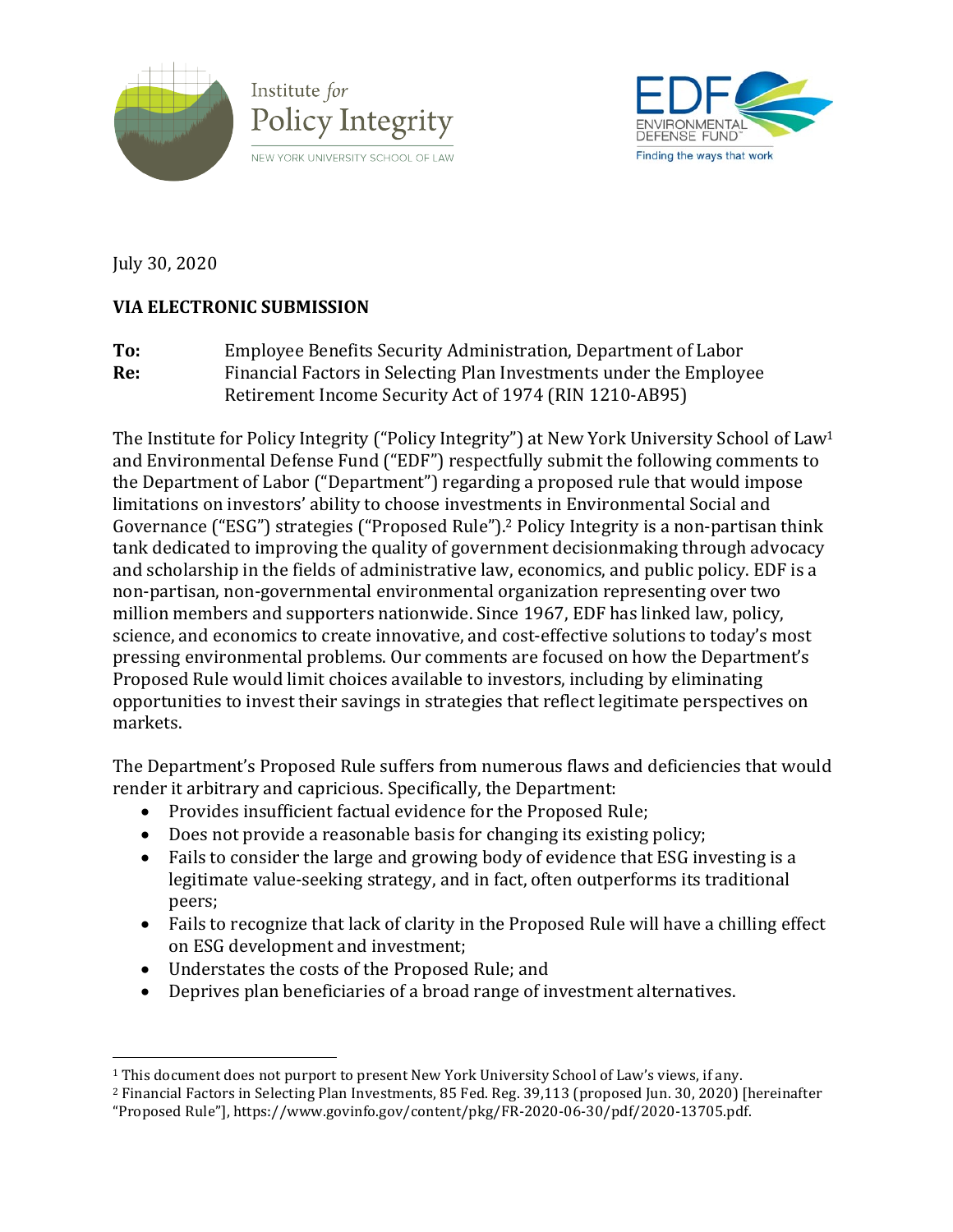For the reasons explained further below, the Proposed Rule is arbitrary and capricious.

## **I. The Department Provides Insufficient Factual Evidence for the Proposed Rule.**

The Administrative Procedure Act ("APA") requires agencies to "examine the relevant data and articulate a satisfactory explanation for their actions, including a rational connection between the facts found and the choice made."<sup>3</sup> Agencies must also "supply a reasoned analysis" for repeals or changes to existing rules<sup>4</sup> and "show that there are good reasons for the new policy."<sup>5</sup>

In this Proposed Rule, the Department fails to provide enough factual evidence to support the new rule, and moreover, provides no reasonable basis for changing its prior position on ESG investing strategies, rendering the proposal arbitrary and capricious. Further, as Part III shows, the evidence on ESG investing repeatedly demonstrates that, contrary to the Department's conclusory statements, ESG investing is a legitimate, value-seeking strategy that has demonstrated superior relative risk-return.

First, the Proposed Rule fails to provide any factual evidence showing that the contemplated changes to the agency's existing regulations are necessary or rational. The Proposed Rule claims that ESG investing raises "heightened ERISA concerns."<sup>6</sup> But in fact, the Department provides no concrete examples of ESG funds raising such concerns. Rather, the agency's concerns appear to be mere conjecture. For instance, the Proposed Rule notes that fiduciaries must maintain an "'eye single' to maximizing the funds available to pay retirement benefits."<sup>7</sup> But it does not explain why investing in ESG funds would be incompatible with that requirement. Instead, it simply states, "The Department is concerned, however, that the growing emphasis on ESG investing *may be prompting* ERISA plan fiduciaries to make investment decisions for purposes distinct from providing benefits to participants and beneficiaries and defraying reasonable expenses of administering the plan."<sup>8</sup> But merely speculating as to whether plan fiduciaries are, in fact, making investment decisions for purposes distinct from providing benefits to participants and beneficiaries is not sufficient for the purposes of notice-and-comment rulemaking under the Administrative Procedure Act.<sup>9</sup> While there might be different reasons that plan fiduciaries include ESG funds in their investment strategy, there is no evidence in the record to suggest that such funds do not seek to maximize funds and provide pecuniary benefits to plan participants and beneficiaries. In fact, there is growing evidence that ESG

<sup>&</sup>lt;sup>3</sup> Motor Vehicle Mfrs. Ass'n v. State Farm Mut. Auto. Ins. Co., 463 U.S. 29, 43 (1983) (internal quotation marks omitted); *Citizens' Comm. to Save Our Canyons v. U.S. Forest Serv.*, 297 F.3d 1012, 1035 (10th Cir. 2002) (agency must examine "the relevant data" and articulate "a satisfactory explanation for its action including a rational connection between the facts found and the choice made.").

<sup>4</sup> *State Farm*, 463 U.S. at 42.

<sup>&</sup>lt;sup>5</sup> *FCC* v. *Fox TV Stations, Inc.*, 556 U.S. 502, 515 (2009).

 $6$  Proposed Rule, 85 Fed. Reg. at 39,115.

<sup>7</sup> *Id*.

<sup>&</sup>lt;sup>8</sup> *Id*. at 39,116 (emphasis added).

<sup>&</sup>lt;sup>9</sup> *State Farm*, 463 U.S. at 52 ("the agency must explain the evidence which is available, and must offer a 'rational connection between the facts found and the choice made'") (internal citations omitted).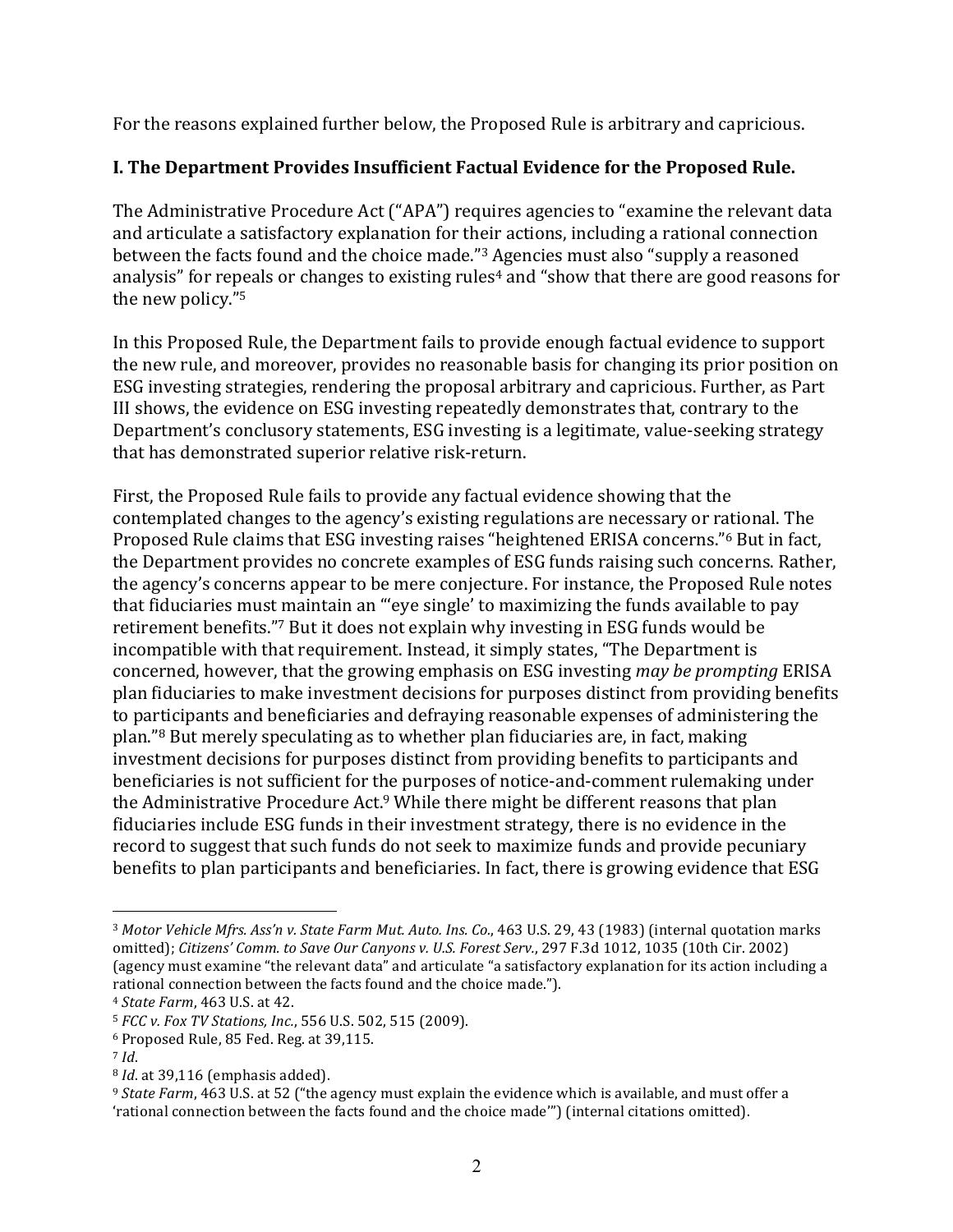funds outperform their non-ESG counterparts, contrary to the Department's conclusions. $^{10}$ Failure to acknowledge this evidence is arbitrary and capricious.

The Department also states that it is "concerned that some investment products may be marketed to ERISA fiduciaries on the basis of purported benefits and goals unrelated to financial performance."<sup>11</sup> But again, this is mere speculation about marketing, as well as speculation about the effect that such marketing may have on what plan fiduciaries actually do. Certainly, plan fiduciaries do not fall prey to every marketing campaign that comes their way. Finally, the Department states that "ESG funds often come with higher fees, because additional investigation and monitoring are necessary." $12$  However, this concern ignores the fiduciary duty of loyalty. Able fiduciaries will assess the expected return from given investments and strategies compared to the fees and make a decision based on the expected return net of fees. Thus, the Department errs by basing its decision on higher fees associated with some ESG funds, when those funds may produce returns that are significantly higher than their non-ESG counterparts.<sup>13</sup>

The scant factual evidence that the Department does cite in the Proposed Rule—primarily, two newspaper articles—does not actually support its conclusions. The first article discusses reasons to participate in ESG investing, the first two of which are to "make money" and "reduce risk."<sup>14</sup> The second article that the Department cites discusses the rapid growth of ESG as stemming from fact that markets now "have the expertise to understand that these new business models have the potential to be climate solutions and to grow the economy at the same time."<sup>15</sup> If the rapid growth of a new strategy is heralded for its superior returns and risk-reduction qualities, singling-out such a strategy and preventing American investors from using it, with no factual evidence to support such a position, is arbitrary and capricious. The Department fails to provide any "good reasons" to disregard evidence to the contrary that has informed its prior guidance.<sup>16</sup> Instead, ESG strategies could reap the very benefits to participants and beneficiaries that the Department is attempting to secure.

 $11$  Proposed Rule, 85 Fed. Reg. at 39,116.

<sup>&</sup>lt;sup>10</sup> See Emily Steinbarth & Scott Bennett, Materiality Matters: Targeting the ESG Issues that Impact Performance, HARV. CORP. GOV. FORUM (May 10, 2018),

https://corpgov.law.harvard.edu/2018/05/10/materiality-matters-targeting-the-esg-issues-that-impactperformance/; Siobhan Riding, *Majority of ESG Funds Outperform Wider Market Over 10 Years*, FIN. TIMES, (Jun. 14, 2020), https://www.ft.com/content/733ee6ff-446e-4f8b-86b2-19ef42da3824; Audrey Cher, Sustainable *Funds Are Outperforming Their Peers During the Pandemic, BNP Paribas Says, CNBC (Jun. 2, 2020),* https://www.cnbc.com/2020/06/02/esg-funds-outperforming-peers-during-coronavirus-pandemic-bnpparibas.html.

<sup>12</sup> *Id.*

<sup>&</sup>lt;sup>13</sup> *See supra* note 10.

<sup>&</sup>lt;sup>14</sup> James MacKintosh, *A User's Guide to the ESG Confusion*, WALL ST. J., (Nov. 12, 2019),

www.wsj.com/articles/a-users-guide-to-the-esg-confusion-11573563604.

<sup>&</sup>lt;sup>15</sup> Mark Miller, *Bit by Bit, Socially Conscious Investors are Influencing 401(k)'s, N.Y. TIMES (Sept. 27, 2019),* www.nytimes.com/2019/09/27/business/esg-401k-investing-retirement.html.

<sup>16</sup> *Fox*, 556 U.S. at 516.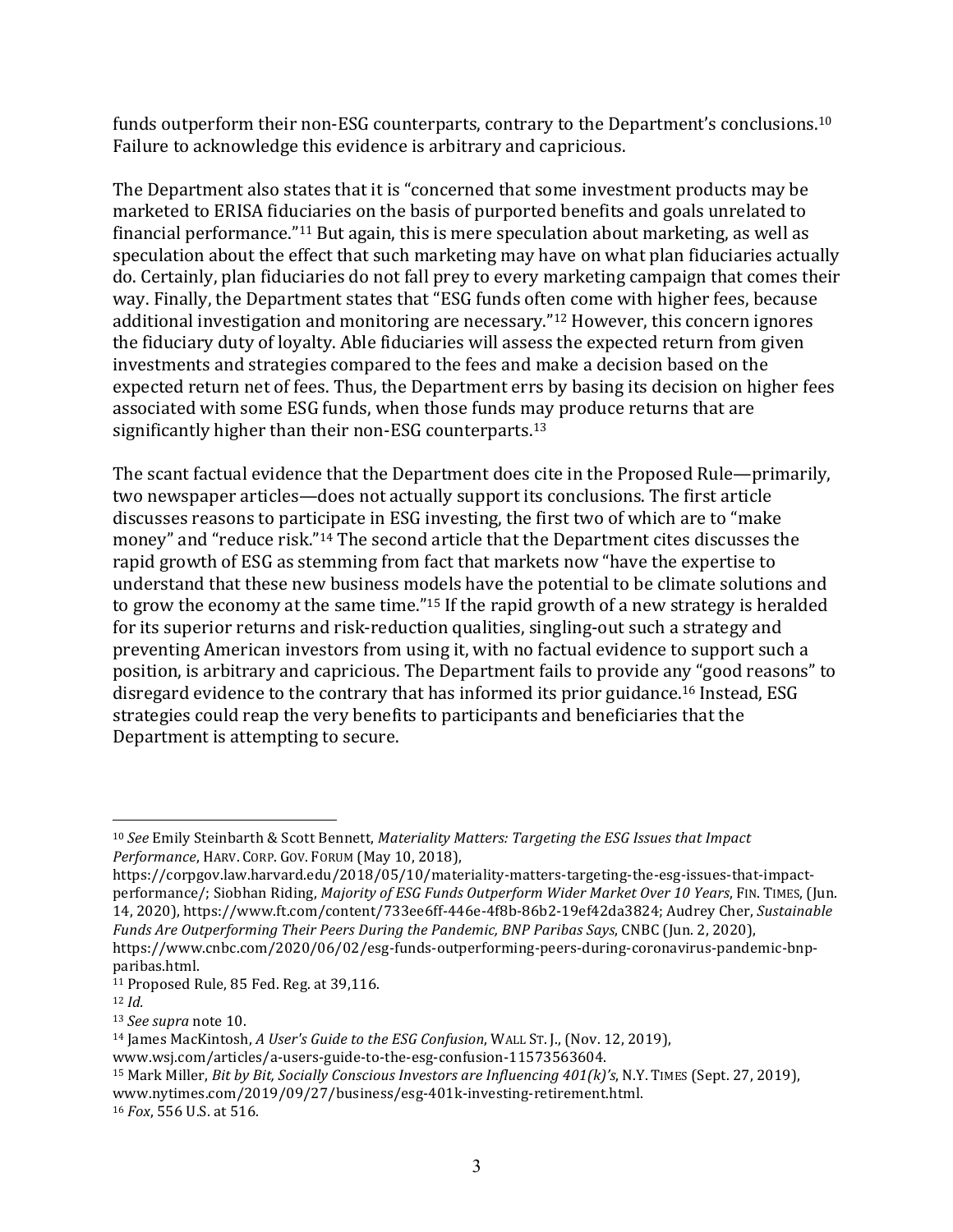Finally, the Department admits in two instances that it does not have sufficient data to reach a reasoned conclusion. First, the Department states that it does not have sufficient data to determine the frequency of investments that are "economically indistinguishable," yet believes that this scenario is "very rare."<sup>17</sup> Second, the Department admits that it does not have sufficient data to determine how many plans are "heavily invested in underperforming ESG funds" in order to determine costs of the rule change, yet prematurely "concludes that [the] documentation requirement would impose little, if any, additional cost."<sup>18</sup> As these examples show, the Department appears intent on reaching conclusions, yet lacks any factual evidence to support the rationality of those conclusions. This is textbook arbitrary and capricious decisionmaking.<sup>19</sup> The public does not know whether the Proposed Rule "rests on factual findings that contradict the agency's previous record," and has no way to meaningfully comment on the proposal.<sup>20</sup> It appears that the Department may have been better served by an information request, rather than a rulemaking. 

As the Department has not provided sufficient factual evidence to support the new proposal, there is no reasonable basis for the Department's conclusory assertions and the public has no avenue to meaningfully comment on this proposal, in violation of the Administrative Procedure Act.<sup>21</sup>

### **II. The Department Does Not Provide a Reasonable Basis for Changing Its Existing Policy.**

Pursuant to the APA, an agency must "supply a reasoned analysis" for repeals or changes to existing rules<sup>22</sup> and "show that there are good reasons for the new policy."<sup>23</sup> An agency must also "display awareness that it *is* changing position."<sup>24</sup> Here, the Department attempts

<sup>20</sup> *See Fox*, 556 U.S. at 516.

 $\overline{a}$ 17 *Id.* at 39,124.

<sup>18</sup> *Id.*

 $19$  *State Farm*, 463 U.S. at 43 ("[A]n agency must 'examine the relevant data and articulate a satisfactory explanation for its action including a rational connection between the facts found and the choice made"") (internal quotation marks omitted); *McDonnell Douglas Corp. v. United States Dep't of the Air Force*, 375 F.3d 1182, 1186-87 (D.C. Cir. 2004) (stating that the Court "will not defer to the agency's conclusory or unsupported suppositions"); *Cal. Wilderness Coal. v. United States DOE*, 631 F.3d 1072, 1105 (9th Cir. 2011) (finding that "a record that supports the reasonableness of the agency's decision" is a "critical factual element" without which, the agency's conclusion is unsupported).

<sup>&</sup>lt;sup>21</sup> *Haralson v. Fed. Home Loan Bank Bd.*, 655 F. Supp. 1561, 1566 (D.D.C. 1987) ("Interested parties cannot meaningfully comment upon the agency's proposal if they do not have an accurate picture of the reasoning that led the agency to the proposed rule.") (citing *Connecticut Light & Power Co. v. NRC*, 673 F.2d 525, 533 (D.C. Cir. 1982) (cert. denied)); Alfa Int'l Seafood v. Ross, 264 F. Supp. 3d 23, 55 (D.D.C. 2017) ("A series of cases from the D.C. Circuit makes clear that when an agency relies on data that is critical to its decision-making process, that data must be disclosed in order to provide the public an opportunity to meaningfully comment on the agency's rulemaking rationale."); Am. Forest & Paper Ass'n v. United States EPA, 1996 U.S. Dist. LEXIS 13230, \*34, 1996 WL 509601 (holding that the EPA's failure to explain the basis for a change deprived Plaintiff of its right to meaningfully comment on the rulemaking).

<sup>&</sup>lt;sup>22</sup> *State Farm*, 463 U.S. at 42.

<sup>&</sup>lt;sup>23</sup> *Fox*, 556 U.S. at 515.

<sup>&</sup>lt;sup>24</sup> *Id.* (emphasis in original).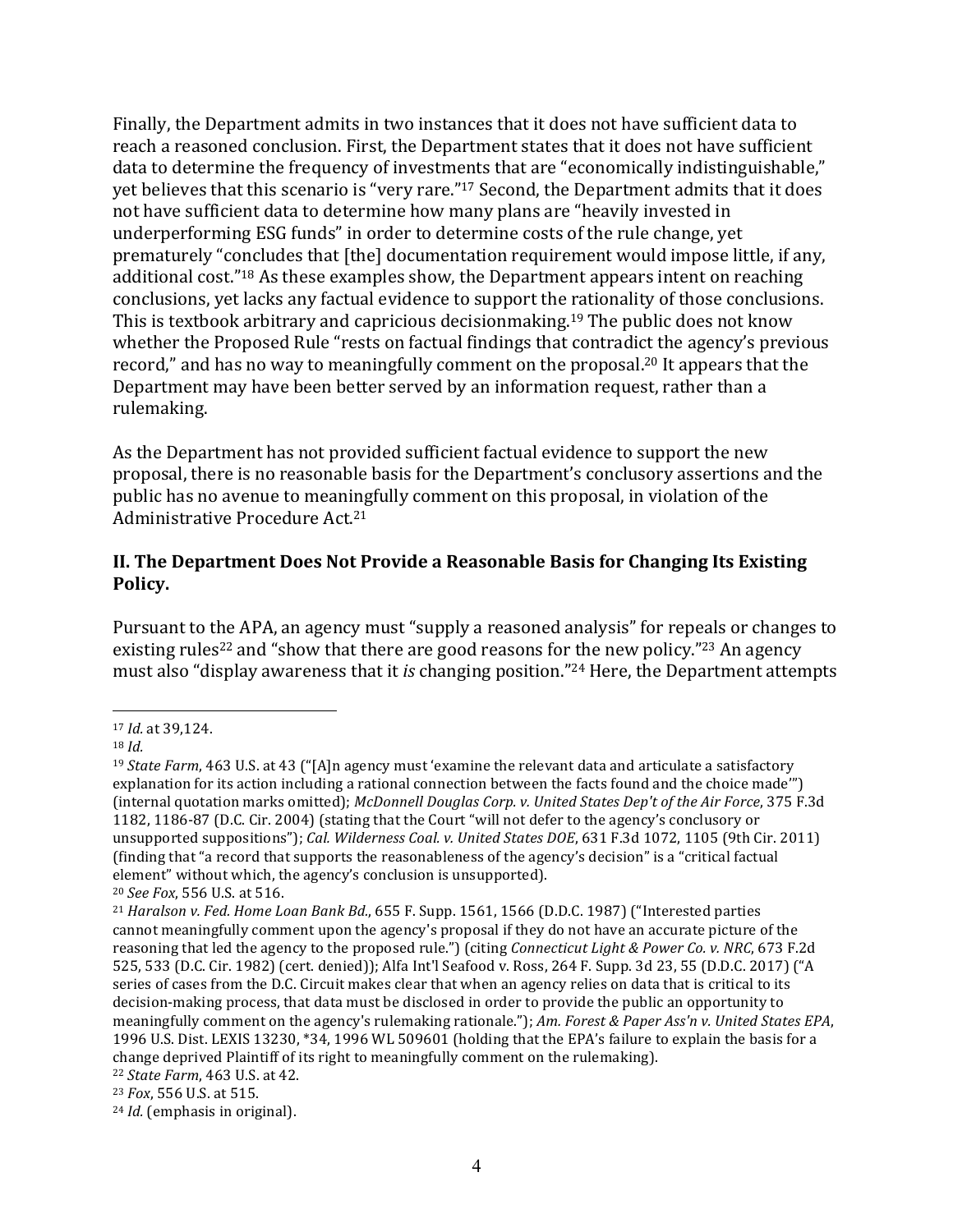to craft its proposal as simple codification of existing guidance instead of acknowledging significant changes from its prior guidance, which is codified in the Code of Federal Regulations, $25$  and provides no reasonable basis for making such changes.

In its 2018 guidance, the Department stated that fiduciaries merely "must not too readily treat ESG factors as economically relevant to the particular investment choices at issue when making a decision," whereas the Proposed Rule strictly prohibits such discretion by fiduciaries except in the "rare event of [investment] alternatives being indistinguishable."<sup>26</sup>

In the case of "economically indistinguishable" investments, the Proposed Rule also requires documentation of a fiduciary's "basis for concluding that a distinguishing factor could not be found and why the selected investment was chosen based on the purposes of the plan, diversification of investments, and the financial interests of plan participants and beneficiaries in receiving benefits from the plan."<sup>27</sup> The Department provides no basis for this new and additional documentation requirement. Although one may be led to presume that such documentation is for the benefit of investors, the documentation is in addition to, rather than instead of, requirements in previous guidance that already require fiduciaries to "appropriately document their investment activities."<sup>28</sup> Given the preexisting documentation requirements and this additional requirement for documentation that is aimed at investments that are already "indistinguishable," it appears that the Department's intention behind this requirement is to discourage plan managers from choosing ESG investments, perhaps in the absence of any reasonable basis to simply ban ESG investments outright. Once again, the lack of a reasonable basis—or any basis at all—on which to evaluate this documentation requirement leaves the public with no way to meaningfully comment on the Proposed Rule.

Further, the Proposed Rule claims that material factors include only generally accepted investment theories, and gives some counterexamples of corporate behavior that are so dysfunctional, and borderline criminal, that it provides no helpful elucidation of the Department's position on materiality. This provides no helpful elucidation on ESG factors, which though not traditionally "generally accepted investment theories," have grown tremendously in recent years<sup>29</sup> and have shown conclusive ability to outperform "generally

 $\overline{a}$ <sup>25</sup> As noted in the Proposed Rule, prior guidance includes Interpretive Bulletin 94-1 (59 FR 32606 (June 23, 1994)), Interpretive Bulletin 2008-01 (73 FR 61734 (Oct. 17, 2008)), Interpretive Bulletin 2015-01 (80 FR 65135 (Oct. 26, 2015)), and Field Assistance Bulletin No. 2018-01 ("FAB 2018-01") (Apr. 23, 2018). This guidance has, over time, clarified the Department's changing interpretations of the ERISA requirements as they relate to ESG investing. These Interpretive Bulletins are codified in the Code of Federal Regulations. See 29 C.F.R. §§ 2509.2015-01; 2550.404a-1.

<sup>&</sup>lt;sup>26</sup> Proposed Rule, 85 Fed. Reg. at 39,115, 39,124.

<sup>27</sup> *Id.* at 39,124.

<sup>&</sup>lt;sup>28</sup> *Id.* (stating, "[i]n prior guidance, the Department has encouraged plan fiduciaries to appropriately document their investment activities").

<sup>&</sup>lt;sup>29</sup> Sean Collins & Kristen Sullivan, *Advancing Environmental, Social, and Governance Investing*, DELOITTE (Feb. 20, 2020) ("Evidence suggests a similar growth in a desire for [ESG] investments. Globally, the Percentage of both retail and institutional investors that apply [ESG] principles to at least a quarter of their portfolios jumped from 48 percent in 2017 to 75 percent in 2019.") (citation omitted),

https://www2.deloitte.com/us/en/insights/industry/financial-services/esg-investing-performance.html.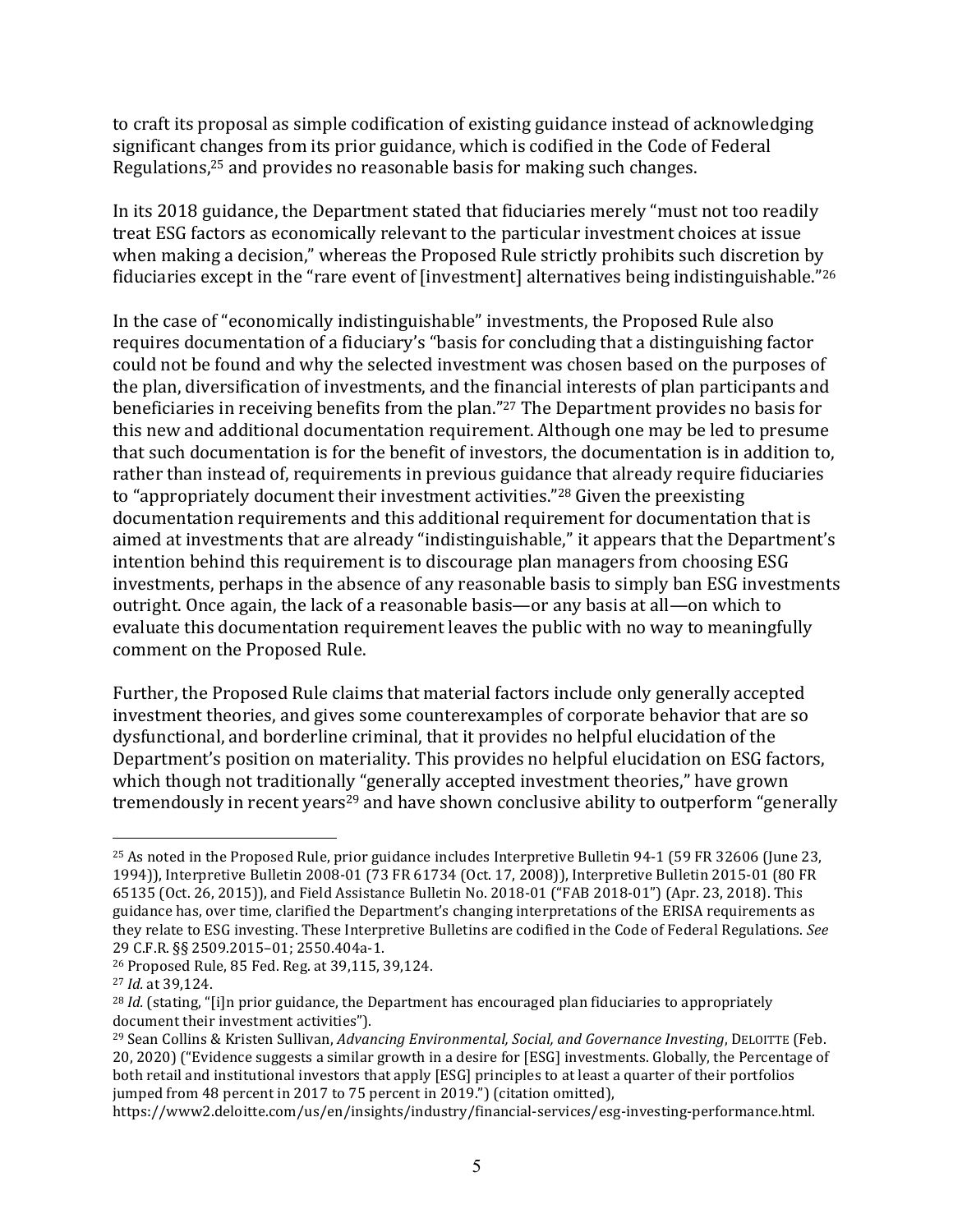accepted investment theories" to which the Department intends to tie American investors.<sup>30</sup> American investors deserve the full menu of options for value-seeking investments, and the Department's failure to adequately recognize and analyze the propensity of ESG investing to outperform the agency's narrowly tailored conception of "generally accepted investment theories" is arbitrary and capricious.

In sum, the Department has failed to "supply a reasoned analysis"<sup>31</sup> for changing its existing rules and guidance, and has not shown that "there are good reasons for the new policy." $32$ 

### **III.** The Department Fails to Consider the Large and Growing Body of Evidence that **ESG** Investing Is a Legitimate Value-Seeking Strategy, and In Fact, Often Outperforms **Its Traditional Peers.**

In the Proposed Rule, the Department fails to consider the large and growing body of evidence that ESG investments are both a legitimate, value-seeking investment strategy, and also a strategy that in many cases outperforms its traditional peers. Consideration of this analysis should lead to the conclusion that rather than restricting access to ESG funds, the Department should be encouraging greater consideration of ESG factors. But at bare minimum, this evidence suggests that the Department's Proposed Rule rests on flawed and irrational assumptions and conclusions. Failure to acknowledge or consider this information renders the Proposed Rule arbitrary and capricious.

ESG investing has grown and matured significantly in recent years. In fact, there is now solid evidence that many ESG factors are wealth maximizing.<sup>33</sup> Another way of viewing ESG investing is that, for large institutional investors, diversification has strongly reduced exposure to idiosyncratic risk, and through ESG factors, investors are attempting to reduce vulnerability to systemic risk. ESG factors account for those systemic risks: for example, increasingly frequent severe weather events directly affect wide swaths of the economy, and climate change risks affect nearly every company by posing physical risks, transition risks, or both. The global systemic risk that climate change presents cannot be reduced through diversification, alone; thus judicious investors rely on ESG factors to secure their portfolios.34 

In this light, the Department's concern over ESG products is misguided, as it ignores and attempts to curtail an important and legitimate value-seeking investment strategy.

<sup>&</sup>lt;sup>30</sup> Jon Hale, *U.S. ESG Funds Outperformed Conventional Funds in 2019*, MORNINGSTAR (Apr. 16, 2020), ("Sustainable funds comfortably outperformed their peers in 2019. The returns of 35% of sustainable funds placed in the top quartile of their respective categories, and nearly two thirds finished in the top two quartiles. By contrast, the returns of only 14% of sustainable funds placed in the bottom quartile, and only about one third placed in the bottom half."), https://www.morningstar.com/articles/973590/us-esg-fundsoutperformed-conventional-funds-in-2019. 

<sup>31</sup> *State Farm*, 463 U.S. at 42.

<sup>32</sup> *See Fox*, 556 U.S. at 515.

<sup>&</sup>lt;sup>33</sup> Steinbarth & Bennett, *supra* note 10.

<sup>&</sup>lt;sup>34</sup> Miguel A. Centeno, et al., *The Emergence of Global Systemic Risk*, 41 ANN. REV. SOCIOL. 65 (2015),

https://www.annualreviews.org/doi/pdf/10.1146/annurev-soc-073014-112317.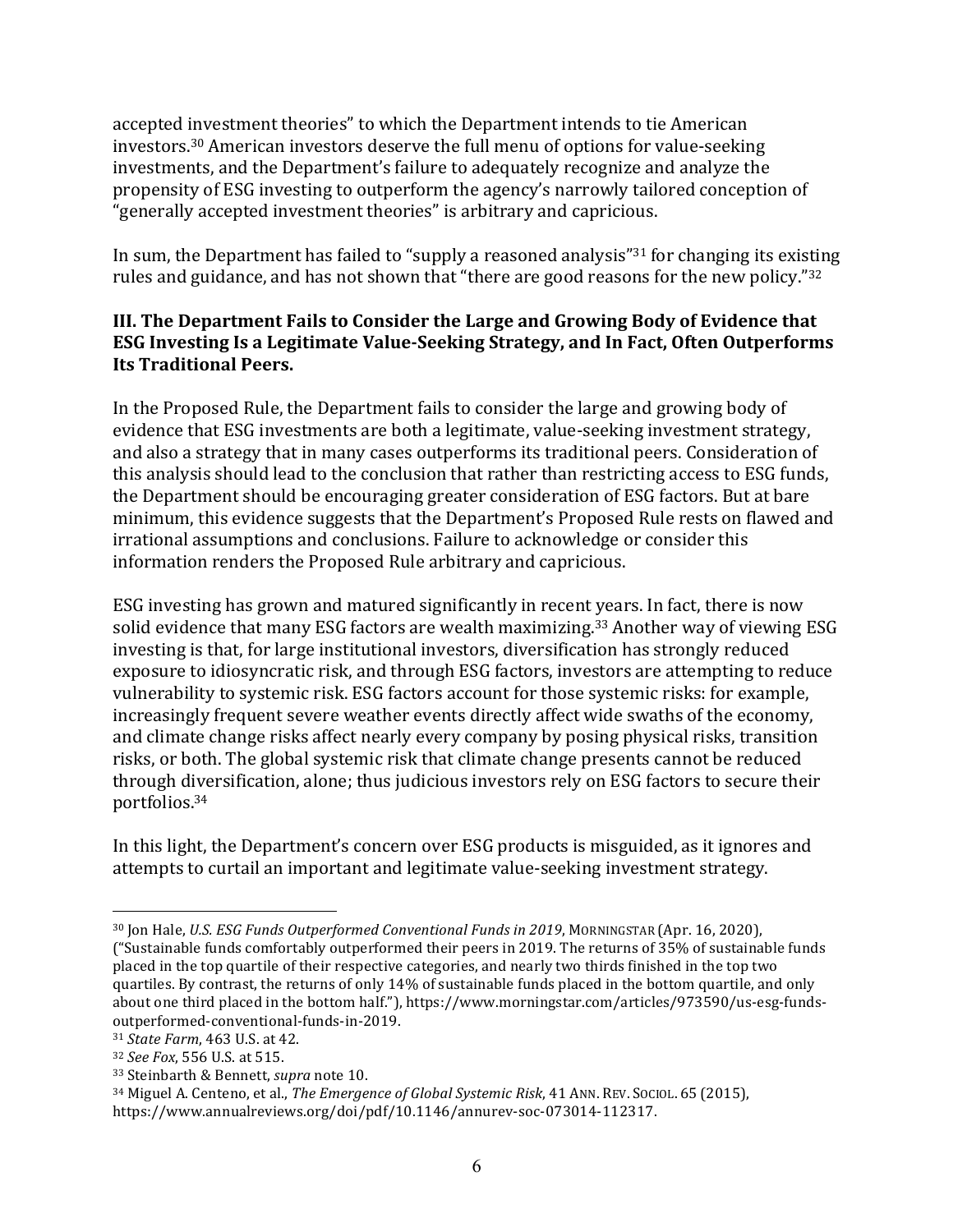Moreover, fiduciaries are already obligated to focus on the substance of investments, rather than making judgments based on how products or strategies are marketed. It is the Department's responsibility to ensure that Americans' retirement incomes consider all material risk, including ESG risks, yet this proposal rejects that responsibility. As one investment professional explained, "ESG isn't an asset class, but rather prudent risk management. . . It is the DOL's responsibility to protect savers and the retirement incomes of millions of Americans—which means ensuring our  $401(k)$ s and pensions consider all material risks, including ESG risks." $35$ 

ESG factors function as a viewpoint on risk. For example, in the environmental context, this entails using current, rather than backwards-facing, analysis on rapidly developing and ahistorical climate data in order to calculate risk. Typically, risk assessment is backwardsfacing: historical data is used to model the likelihood of risk scenarios, which are then priced.<sup>36</sup> However, ESG investors' preferences can be understood in terms of an altered risk assessment model. In particular, current risk assessment modeling uses outdated assumptions about the likelihood of certain risk scenarios occurring. Increased frequency of natural disasters that have the potential to, and do, destroy billions of dollars of assets are the downside scenario that risk-aware ESG investors want to avoid.<sup>37</sup> Evidence has shown that exposure to climate risks negatively affects creditworthiness,<sup>38</sup> and structural incentives and barriers fundamentally prevent markets from accurately pricing climate risks. For example, industries such as fossil fuels could see a significant portion of their assets become stranded in the near future.<sup>39</sup> As certain academics have characterized the issue, "one of the main drivers of uncertainty in predicting the economic impacts of climate change is the inability to predict how sufficiently—and how fast—markets and governments will act to limit emissions. But all pathways lead to significant costs, some larger than others."<sup>40</sup> Other academics go further into the technical details to confirm that "the latest academic work in creating asset pricing models that account for both carbon

<sup>&</sup>lt;sup>35</sup> Fiona Reynolds, Letter to the Editor, *ESG Is Risk Management, Not an Asset Class*, WALL ST. J. (Jun. 29, 2020), https://www.wsj.com/articles/esg-is-risk-management-not-an-asset-class-11593453762.

<sup>&</sup>lt;sup>36</sup> See Institute for Policy Integrity at NYU School of Law, *Comments to Vanessa A. Countryman, Secretary,* Securities and Exchange Commission, Re: Management's Discussion and Analysis, Selected Financial Data, and *Supplementary Financial Information* (Apr. 28, 2020), 

https://policyintegrity.org/documents/Policy\_Integrity\_Comments\_SEC\_Reg.\_S-K\_.pdf.

<sup>37</sup> Adam B. Smith, 2010-2019: A Landmark Decade of U.S. Billion-Dollar Weather and Climate Disasters, NTL. OCEANIC & ATMOSPHERIC ADMIN., (Jan. 8, 2020), ("Four of the five most costly U.S. billion-dollar disasters occurred in the 2010s (i.e., Hurricanes Harvey, Irma, Maria, and Sandy). In addition, the two most destructive and costly wildfire seasons in U.S. history have taken place over the last three years, with losses exceeding \$40 billion, with much of this damage in California."), https://www.climate.gov/news-

features/blogs/beyond-data/2010-2019-landmark-decade-us-billion-dollar-weather-and-climate; Madison Condon, Market Myopia's Climate Bubble (Working Paper 2020).

<sup>&</sup>lt;sup>38</sup> Gianfranco Gianfrate, *Cimate Change and Credit Risk*, 266 J. CLEANER PROD. 121634 (2020),

https://papers.ssrn.com/sol3/papers.cfm?abstract\_id=3568711.

<sup>&</sup>lt;sup>39</sup> Drew Riedl, *Why Market Actors Fuel the Carbon Bubble: The Agency, Governance, and Incentive Problems that Distort Corporate Climate Risk Management*, J. SUSTAINABLE FIN. & INV. (Jun. 1, 2020),

https://www.tandfonline.com/doi/full/10.1080/20430795.2020.1769986. <sup>40</sup> Condon, *supra* note 37.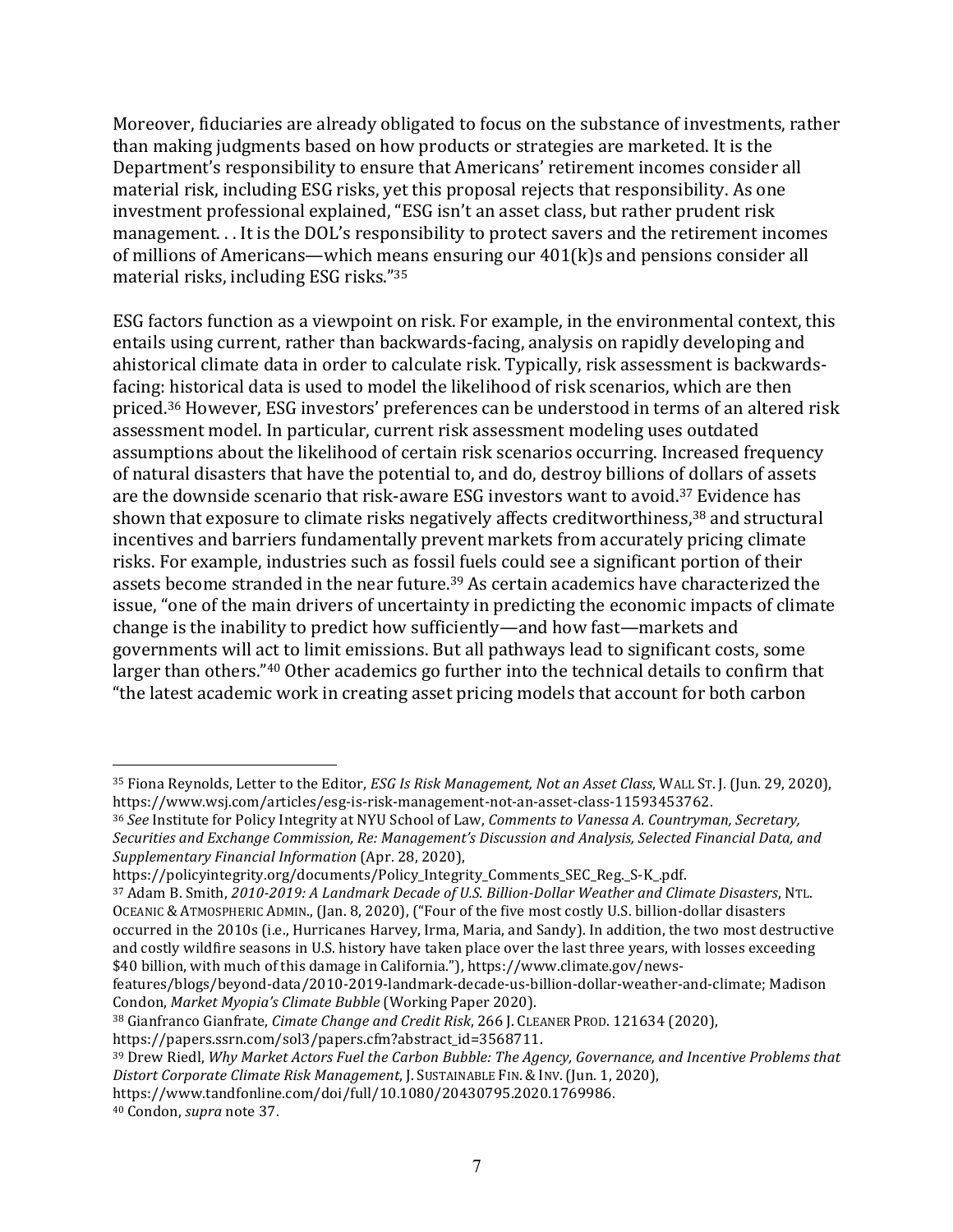emissions and stochastically varying risk confirm that 'climate change entails a positive and increasing risk premium."<sup>41</sup>

Financial risk factors for firms relating to climate change come in two forms: physical risks and transition risks. Both forms of risk can negatively affect firms through multiple channels and on multiple timeframes.<sup>42</sup> Even incomplete estimates show that climate risks are enormous: a survey of voluntary disclosures from 215 of the world's 500 largest firms showed approximately \$1 trillion in climate-related risks.<sup>43</sup> These risks are also occurring over an investor-relevant time frame. For example, climate change-related extreme weather could cost the Gulf Coast states \$18-23 billion annually by 2030.<sup>44</sup> The failure of the Department to acknowledge or consider the evidence that climate risk negatively affects creditworthiness, returns, volatility, and more is arbitrary and capricious.

In the social and governance realms, a growing body of research is documenting the links between prudent management and firm value. To name just a few, employee satisfaction is associated with higher equity prices<sup>45</sup> and corporate social responsibility reduces firms' cost of equity.<sup>46</sup> Perhaps even more importantly, shareholders demonstrate that they care about these initiatives, $47$  and subsequently reward companies which have better stakeholder engagement with enhanced financial value.<sup>48</sup> ESG investors see these risks as not being adequately priced into markets, and thus investment in funds that monitor to ensure such company characteristics allows for this viewpoint on risk to be incorporated into investors' portfolios.

 $\overline{a}$ 

<sup>44</sup> *Id.* (citing ENTERGY CORP., BUILDING A RESILIENT ENERGY GULF COAST: EXECUTIVE REPORT 6 (2010),

<sup>&</sup>lt;sup>41</sup> See Christos Karydas & Anastasios Xepapadeas, *Pricing Climate Change Risks: CAPM with Rare Disasters and Stochastic Probabilities* (CER-ETH Working Paper Series, Working Paper No. 19/311, 2019), https://ssrn.com/abstract=3324499.

<sup>&</sup>lt;sup>42</sup> Policy Integrity, *supra* note 36 at 2.

<sup>&</sup>lt;sup>43</sup> *Id.* (citing Brad Plumer, *Companies See Climate Change Hitting Their Bottom Lines in the Next 5 Years, N.Y.* TIMES (June 4, 2019), https://www.nytimes.com/2019/06/04/climate/companies-climate-change-financialimpact.html (noting that these disclosures are voluntary and non-exhaustive of all firms, meaning the value of overall climate risk to the economy is likely significantly higher).

https://www.entergy.com/userfiles/content/our\_community/environment/GulfCoastAdaptation/Building\_a \_Resilient\_Gulf\_Coast.pdf).

<sup>&</sup>lt;sup>45</sup> Alex Edmans, *Does the Stock Market Fully Value Intangibles? Employee Satisfaction and Equity Prices, 101 [.* Fin. Econ. 621 (2011), http://faculty.london.edu/aedmans/Rowe.pdf; Alex Edmans, The Link Between Job Satisfaction and Firm Value, With Implications for Corporate Social Responsibility, Academy of Management Perspectives (2012), http://faculty.london.edu/aedmans/RoweAMP.pdf.

<sup>&</sup>lt;sup>46</sup> Sadok El Ghoul, Omrane Guedhami, Chuck C.Y. Kwok, Dev R. Mishra, *Does Corporate Social Responsibility Affect the Cost of Capital?*, 35 J. BANKING & FIN. 2388 (2011), 

https://www.sciencedirect.com/science/article/pii/S0378426611000781. 

<sup>&</sup>lt;sup>47</sup> Philipp Krueger, *Corporate Goodness and Shareholder Wealth*, 115 J. FIN. ECON. 304 (2015),

https://papers.ssrn.com/sol3/papers.cfm?abstract\_id=2287089; Olga Hawn, Aaron K. Chatterji, and Will Mitchell, *Do Investors Actually Value Sustainability? New Evidence from Investor Reactions to the Dow Jones* Sustainability Index, 39 STRATEGIC MGMT. J. 949, (2017)

https://onlinelibrary.wiley.com/doi/abs/10.1002/smj.2752. 

<sup>48</sup> Witold J. Henisz, Sinziana Dorobantu, & Lite J. Nartey, *Spinning Gold: The Financial Returns to Stakeholder Engagement*, 35 STRATEGIC MGMT. J. 1727 (2013), https://onlinelibrary.wiley.com/doi/abs/10.1002/smj.2180.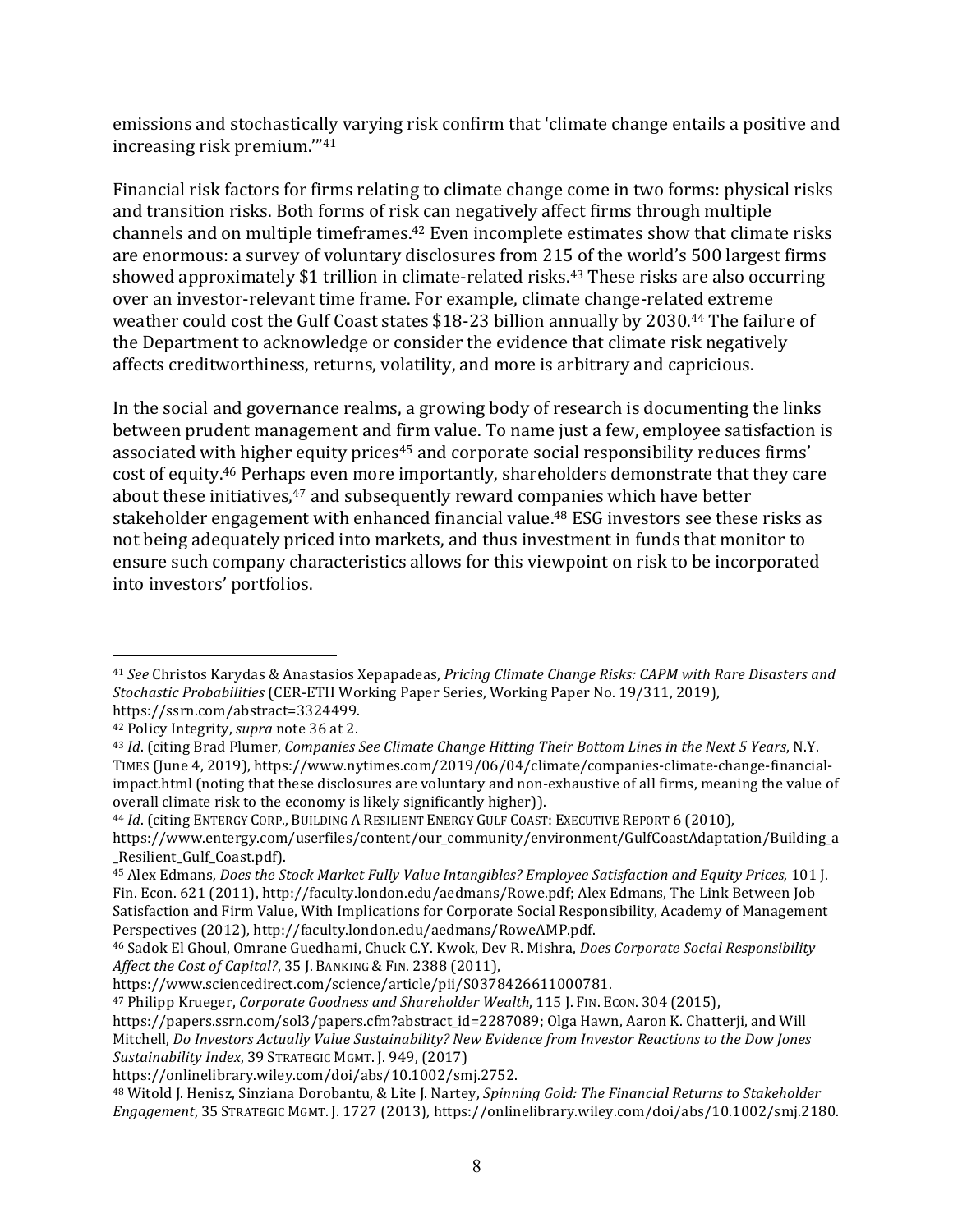Investment by companies to earn higher ESG ratings often means that they have more information about aspects of their company and supply chains relevant to strategic risk, leading to positive effects that make companies stronger and more resilient to shocks such as physical climate change risks or even Covid-19.<sup>49</sup> One apt example is Walmart, which pledged to cut carbon emissions. Through the increased information about its supply chain that came from this endeavor, Walmart discovered that 90% of its emissions came from its suppliers, and is now working with them to reduce its carbon emissions by one gigaton by 2030. The company says that the project has improved its financial resilience, as well.<sup>50</sup> A report by State Street and Harvard Business School notes that, "[f]irms that commit to their stakeholder relations provide a signal of resilience to investors, leading to less negative stock returns during the market collapse."<sup>51</sup> Asset managers understand this change in the markets. One industry leader stated that the Department's Proposed Rule:

[S]uggests, but without evidence, that the growing emphasis on ESG investing may be prompting plan fiduciaries to make investment decisions for purposes distinct from providing benefits to participants and beneficiaries and defraying reasonable expenses of administering the plan. However, the DOL proposal is out of step with professional investment managers, who increasingly analyze ESG factors precisely because of risk, return and fiduciary considerations.52

An overwhelming majority of asset managers polled in 2018 described their motivations for incorporating ESG as the desire to improve returns and minimize risk, as well as adhering to their duties as fiduciaries. $53$ 

Investors in ESG strategies today are generally highly sophisticated and driven by expected returns. Studies show that "ESG-focused indexes have matched or exceeded returns of their standard counterparts, with comparable volatility."<sup>54</sup> Additionally, according to one report, screening for ESG factors would have avoided 90% of S&P 500 bankruptcies from 2005-2015, and "S&P 500 companies in the top 25% by ESG ratings experienced lower future earnings-per-share volatility than those in the bottom 25%."<sup>55</sup> ESG funds have similarly

<sup>&</sup>lt;sup>49</sup> Gillian Tett, Opinion, *Why ESG Investing Makes Fund Managers More Money*, FIN. TIMES (Jul. 9, 2020), https://www.ft.com/content/1cfb5e02-7ce1-4020-9c7c-624a3dd6ead9?shareType=nongift. <sup>50</sup> *Id.*

<sup>51</sup> *Id.* (citing Alex Cheema-Fox et al., *Corporate Resilience and Response During COVID-19*, (Harv. Bus. Sch. Working Paper No. 20-108, 2020), https://www.hbs.edu/faculty/Publication%20Files/20-108\_150212c6b496-458a-8584-5f2ae9d5e44a.pdf). 

<sup>52</sup> Press Release, US SIF: The Forum for Sustainable and Responsible Investment, Statement on Department of Labor Rulemaking Related to ERISA and ESG Considerations (Jun. 24, 2020),

https://www.ussif.org/blog\_home.asp?Display=141.

 $53$  *Id.* 

<sup>54</sup> Brian Deese, et al. *Sustainability: The Future of Investing*, BLACKROCK INV. INST. (Feb. 2019),

https://www.wlrk.com/docs/bii-sustainability-future-investing-jan-2019.pdf.

<sup>55</sup> BANK OF AMERICA MERRILL LYNCH, ESG FROM A TO A: A GLOBAL PRIMER (Nov. 25, 2019),

https://www.bofaml.com/content/dam/boamlimages/documents/articles/ID19\_12722/ESG\_from\_A\_to\_Z.p df.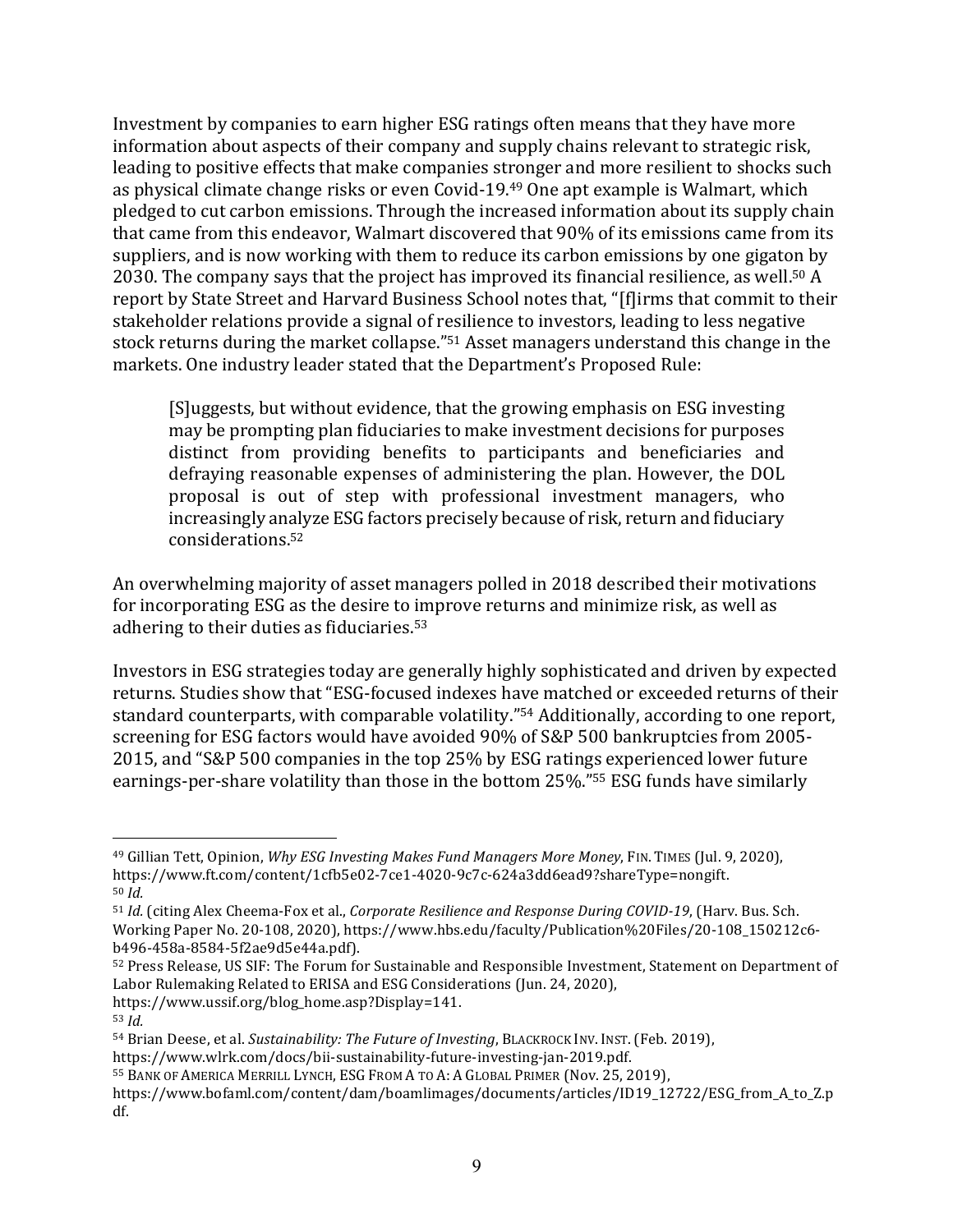outperformed the market during the Covid-19 pandemic<sup>56</sup> and are still attracting growing inflows while the overall fund universe saw outflows.<sup>57</sup> As attorney Martin Lipton has noted, such evidence underscores "growing investor recognition of the importance of ESG in risk management and mitigation, as well as the view that addressing ESG issues promotes long-term value creation."<sup>58</sup> And with respect to this proposal, he noted that, "[i]t is particularly anomalous, especially in these times, for the DOL to limit or unduly burden the ability of plan fiduciaries to exercise a judgment that items like good corporate governance, effectively navigating energy transitions or operating in a sustainable manner can enhance or protect returns."<sup>59</sup>

In short, failure to acknowledge the substantial evidence that ESG investing is a legitimate value-seeking strategy, and in fact, often outperforms its traditional peers renders the Proposed Rule arbitrary and capricious.

### **IV.** The Department Fails to Recognize that Lack of Clarity in the Proposed Rule Will Have a Chilling Effect on ESG Development and Investment.

Lack of clarity in the Proposed Rule will likely have a chilling effect on ESG development and investment, which the Department fails to acknowledge or assess as a forgone benefit.

As discussed, many plans use ESG factors as a part of their overall assessment of risk and return. The Proposed Rule purports to allow inclusion of such funds as part of a valuemaximizing strategy, yet also suggests that any mention of an ESG oriented inclusion would trigger the rule's limitations and/or additional paperwork requirement.<sup>60</sup> In the face of the Proposed Rule, plan administrators will likely interpret this rule conservatively to avoid their decisions running afoul of the Department's interpretation. The effect of this conservative compliance will be to eliminate even ESG funds that focus only on returns, lest their mere inclusion of ESG factors—even as a tie-breaker between investments—be deemed non-compliant in the future.

Additionally, the Department admits that there is no clear consensus about what constitutes an ESG investment.<sup>61</sup> This creates vagueness that will result in a Rule that is arbitrary and capricious because the Department itself admits that there is no consistent meaning of this term. Such vagueness also makes the Department's documentation requirement in the context of a "tie-breaker" scenario confusing. For instance, fund

 $\overline{a}$ 56 Madison Darbyshire, *ESG Funds Continue to Outperform Wider Market*, FIN. TIMES (APR. 3, 2020), https://www.ft.com/content/46bb05a9-23b2-4958-888a-c3e614d75199.

<sup>57</sup> MORNINGSTAR, GLOBAL SUSTAINABLE FUND FLOWS: ESG FUNDS SHOW RESILIENCE DURING COVID-19 SELL-OFF (May 2020), https://www.wlrk.com/docs/Global\_ESG\_01\_Flow\_Report (2).pdf.

<sup>58</sup> Alicia McCarthy, et al., *DOL Proposes New Rules Regulating ESG Investments*, HARV. CORP. GOV. FORUM (Jul. 7, 2020), https://corpgov.law.harvard.edu/2020/07/07/dol-proposes-new-rules-regulating-esg-investments/. <sup>59</sup> *Id*.

<sup>&</sup>lt;sup>60</sup> See Proposed Rule, 85 Fed. Reg. at 39,122.

<sup>61</sup> *Id.* at 39,115.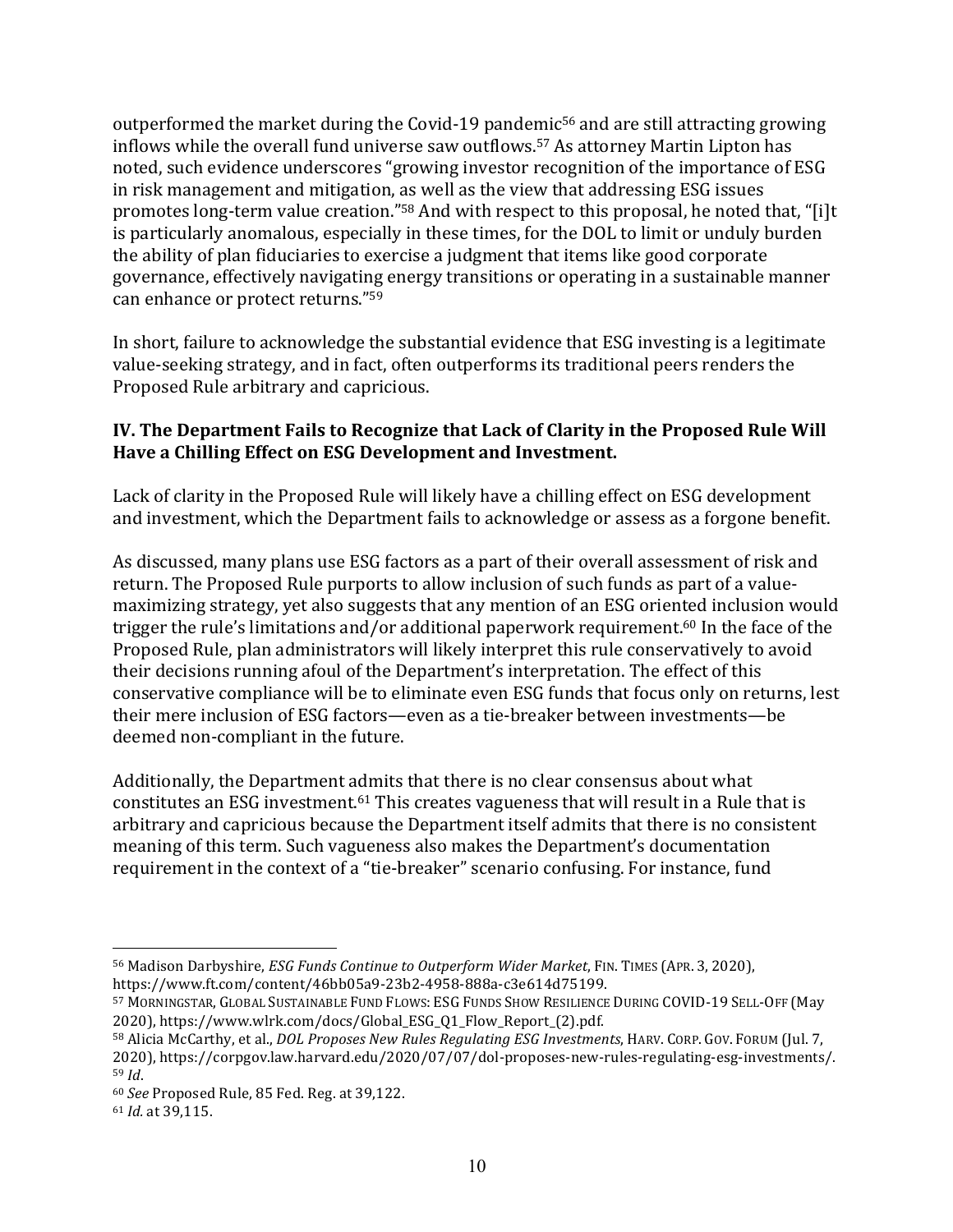managers may not know when to consider some funds and factors as "ESG,"<sup>62</sup> or they might be over-inclusive in considering funds as ESG funds, which would make the documentation requirement onerous and burdensome.

# **V. The Department Understates the Costs of the Proposed Rule.**

The Department understates the costs of the Proposed Rule. When an agency relies on costs and benefits in the analysis supporting a rule, the APA requires the agency to provide a satisfactory explanation of that analysis.<sup>63</sup> The Department has failed to do so here.

## A. The Department Understates the Costs of the Documentation Requirement, Fails to Consider the Chilling Effects on ESG Investment, and Fails to Assess **Numerous Other Costs.**

The Department admits that it does not have sufficient data to determine how many plans are "heavily invested in underperforming ESG funds" in order to determine costs of the rule change, yet prematurely "concludes that [the] documentation requirement would impose little, if any, additional cost."<sup>64</sup> Such a conclusion is not supported by any evidence. Further, the Department fails to account for the possibility that many funds are heavily invested in *overperforming* ESG funds and will face an onerous and unnecessary documentation requirement for an investing strategy that already follows good fiduciary practice. The Department implies that fund managers with sufficient recordkeeping will not incur any additional costs in order to comply with additional documentation requirements.<sup>65</sup> However, the Department fails to provide any evidence to support its assertion of "little, if any," compliance costs.

Ultimately, the special documentation requirements are very likely to impose new compliance costs. Experts warn that the requirements will "increase compliance costs and risks associated with including those products in retirement plans" and "dissuade at least some fiduciaries from engaging in ESG activity at all for fear of being unable to adequately justify their decisionmaking."<sup>66</sup> This suggests that that Proposed Rule will impose

<sup>62</sup> While attempting to clarify what risks constitute pecuniary versus ESG factors, the Department cites a few examples of what might constitute a non-economic consideration. But these examples are instances of failing to comply with existing regulations or potentially criminal actions, and thus a regular business risk, not ESG factors. See Proposed Rule, 85 Fed. Reg. at 39,116.

<sup>63</sup> *See, e.g.*, *Chamber of Commerce v. SEC*, 412 F.3d 133, 144 (D.C. Cir. 2005) (agency was required to consider the "economic consequences of a proposed regulation" in order to comply with the statutory requirement to consider the public interest and the APA's requirement of a satisfactory explanation); *see also Competitive Enter. Inst. v. NHTSA*, 956 F.2d 321 (D.C. Cir. 1992) (agency was required to explain whether safety concerns outweighed benefits of energy savings in new fuel economy standards); Ctr. for Biological Diversity v. NHTSA, 538 F.3d 1172, 1200 (9th Cir. 2008) ("NHTSA's decision not to monetize the benefit of carbon emissions reduction was arbitrary and capricious").

 $64$  Proposed Rule, 85 Fed. Reg. at 39,125.

<sup>&</sup>lt;sup>65</sup> *Id.* at 39,122 ("[T]he rule may impose costs on fiduciaries whose current documentation and recordkeeping are insufficient to meet the new requirement.").

<sup>&</sup>lt;sup>66</sup> Ann Lipton, *Private Equity In, ESG Out*, Bus. L. PROF BLOG (Jun. 27, 2020),

https://lawprofessors.typepad.com/business\_law/2020/06/private-equity-in-esg-out.html.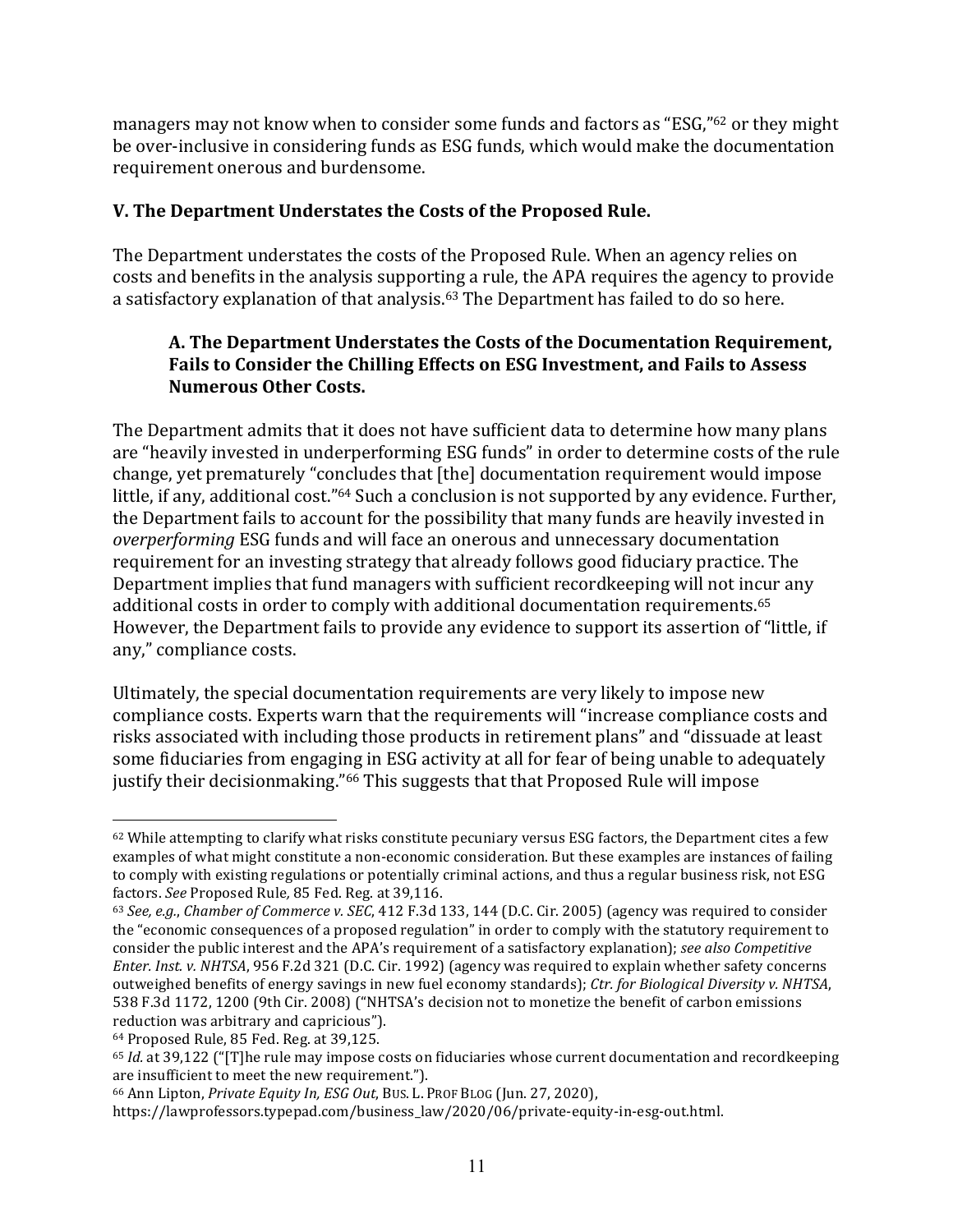documentation costs, costs to constituents of ESG funds, and more. Moreover, the Department fails to acknowledge the overall chilling effect on ESG investment that is likely to result from this rule, as described above in Part IV. Failure to address and analyze these costs is arbitrary and capricious.<sup>67</sup>

The Department also fails to discuss costs to fiduciaries, fund participants, and beneficiaries. The Proposed Rule is likely to pose new costs to fiduciaries (such as lost revenue), fund participants (such as lower levels of investment or stock prices), and beneficiary holders of ESG funds (such as lost long-term revenue and greater risk and volatility), none of which are adequately assessed here.<sup>68</sup> Pursuant to the APA and legal precedent, the Department cannot merely treat such costs as nonexistent.<sup>69</sup>

Furthermore, because many state pension funds are not covered by ERISA but follow its lead, the Proposed Rule could have costs extending even beyond ERISA-regulated participants. The Department fails to account for all of these foreseeable costs, in violation of the APA.

### **B. Other Regulators Around the World Require Consideration of ESG Factors,** Placing U.S. Investors at a Strategic Disadvantage.

The Department's Proposed Rule moves American markets in the opposite direction of their global counterparts, many of which now consider ESG factors to be the default for prudent asset management.<sup>70</sup> Even here in the United States, the Department's regulatory counterpart at the Securities and Exchange Commission (SEC) has published recommendations that the SEC "begin in earnest an effort to update the reporting requirements of Issuers to include material, decision-useful, ESG factors" out of concern that failure to do so will allow other jurisdictions to lead markets on ESG.<sup>71</sup> Experts believe

 $67$  Executive Order No. 12,866 §(1)(b)(6)), 58 Fed. Reg. 51,735 (Sept. 30, 1993).

<sup>&</sup>lt;sup>68</sup> See Proposed Rule, 85 Fed. Reg. at 39,122 (stating, "the Department assumes this modification would not impose significant additional cost.").

<sup>69</sup> See, e.g., Chamber of Commerce, 412 F.3d at 144; Ctr. for Biological Diversity, 538 F.3d at 1200; California v. *Bernhardt*, No. 4:18-cv-05712-YGR, 2020 U.S. Dist. Ct. LEXIS 128961, at \*36 (N.D. Cal. July 15, 2020) (stating that, "[g]iven the specific findings in the Waste Prevention Rule as to the environmental impacts, BLM was required to address those impacts and quantify the foregone environmental benefits of the Rescission."); *State of California v. United States Bureau of Land Management, 277 F. Supp.* 3d 1106, 1122 (N.D. Cal. 2017) (holding that, "[w]ithout considering both the costs and the benefits of" a deregulatory action, an agency "fail[s] to take  $\lceil$ an] 'important aspect' of the problem into account"); *see also id.* at 1123 (" $\lceil$ F]ailure to consider the benefits of compliance with the provisions that were postponed, as evidenced by the face of the Postponement Notice, rendered [the agency] action arbitrary and capricious and in violation of the APA."). 70 Press Release, Capital Markets Union: Commission Welcomes Agreement on Sustainable Investment Disclosure Rules, European Commission (Mar. 7, 2019),

https://ec.europa.eu/commission/presscorner/detail/en/IP\_19\_1571.

<sup>71</sup> Recommendation of the Investor-as-Owner Subcommittee of the SEC Investor Advisory Committee Relating to ESG Disclosure, Securities and Exchange Commission (May 14, 2020),

https://www.sec.gov/spotlight/investor-advisory-committee-2012/recommendation-of-the-investor-asowner-subcommittee-on-esg-disclosure.pdf.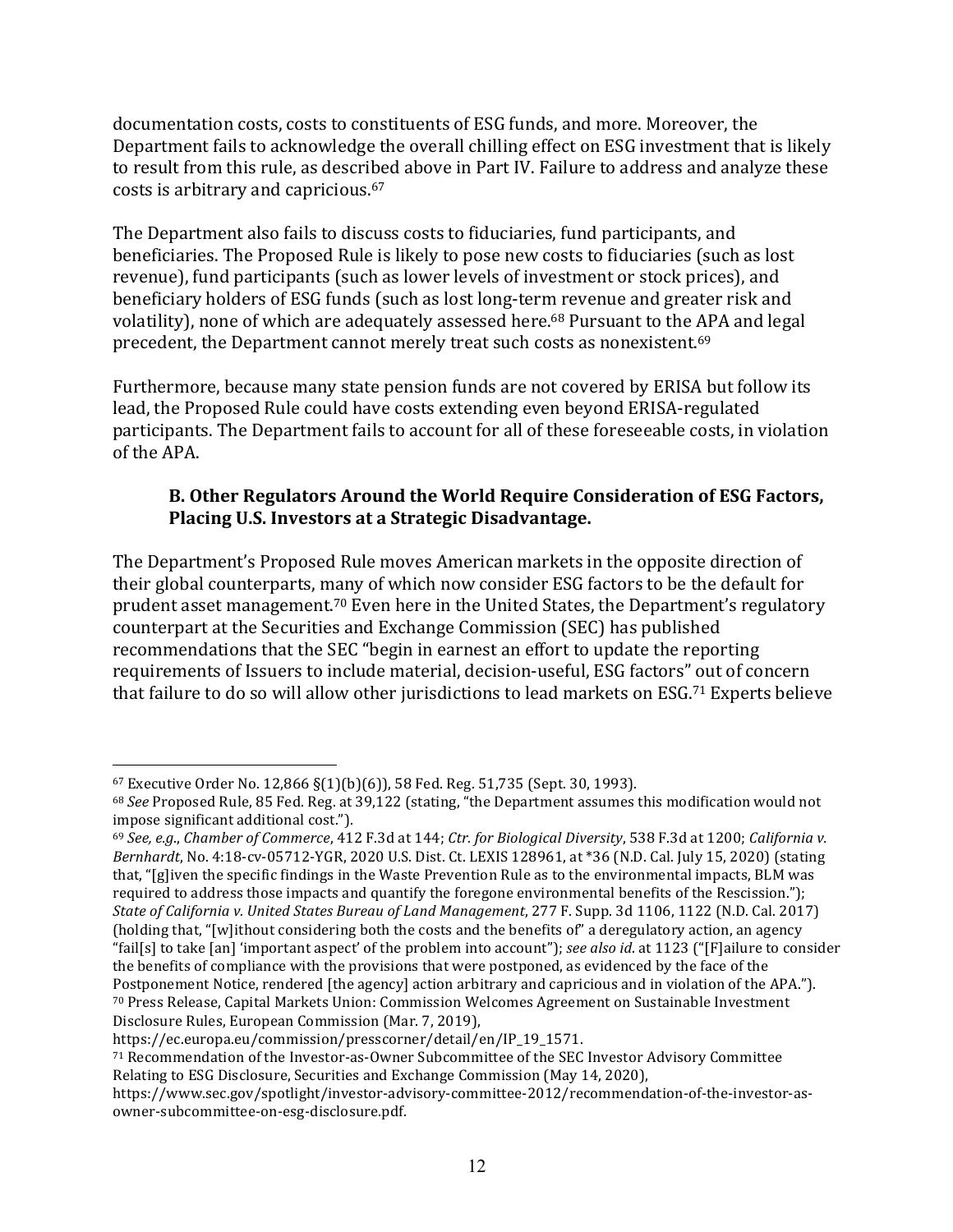that the Department's Proposed Rule "will only accelerate the process of ceding leadership to the European Union."72

Such lagging leadership from the Department, now manifested through this Proposed Rule, poses real costs to American retirement investors. While other countries reap the benefits of modern risk assessment methodology, the Proposed Rule would force American investors and beneficiaries to forgo such methods—and their superior returns—in order to adhere to the Department's outdated and unjustified requirements. In issuing regulations, a federal agency must assess the costs of its action; the Department's failure to do so is arbitrary and capricious.<sup>73</sup>

# **VI. The Proposed Rule Deprives Plan Beneficiaries of a Broad Range of Investment Alternatives.**

Fund managers have fiduciary duties to their investors under ERISA, as well as the Investment Company Act. Even if the Department were to follow its own interpretation of that duty as it pertains to ERISA to maximize wealth to investors, the Proposed Rule would then perplexingly deny a tested strategy with rapidly growing investor support to ERISA plan participants. In other words, the Department would be forbidding Americans access to a winning strategy. Such a decision undercuts the very purpose of ERISA and conflicts with the legal requirement to provide plan participants a broad range of investment alternatives.74

Already, academic commentators have foreseen this problem. Professor Ann Lipton summarizes the problematic issues in the Proposed Rule as follows:

[A]ttempts to discourage the inclusion of ESG funds in ERISA plans ...[is] a peculiar elevation of legally constructed investor preferences over the …actual preferences of investors - what Daniel Greenwood dubbed "fictional shareholders." It's all well and good to require that ERISA fiduciaries act solely in the economic interests of beneficiaries, on the assumption that this is what beneficiaries would likely want, and on the assumption that wealth maximization functions as "least common denominator" for beneficiaries' otherwise conflicting interests.<sup>75</sup>

But limiting beneficiaries' choices, as this Proposed Rule would do, is not the best way to capture investors' actual preferences. This is particularly true when beneficiaries are capable of making informed decisions for themselves, as those choices need not affect the choices available to other beneficiaries with different preferences. In fact, ERISA savings

<sup>&</sup>lt;sup>72</sup> Lipton, *supra* note 66.

 $^{73}$  Executive Order No. 12,866  $\S(1)(b)(6)$ , *supra* note 67 (instructing agencies to consider the costs of a rule in order to make "a reasoned determination that the benefits of the intended regulation justify its costs"); see *also Chamber of Commerce*, 412 F.3d at 144.

<sup>74</sup> *See* 29 C.F.R. § 2550.404c-1(b)(3).

<sup>&</sup>lt;sup>75</sup> Ann Lipton, *ESG and ERISA*, Bus. L. PROF BLOG (Jun. 2, 2018),

https://lawprofessors.typepad.com/business\_law/2018/06/esg-and-erisa.html.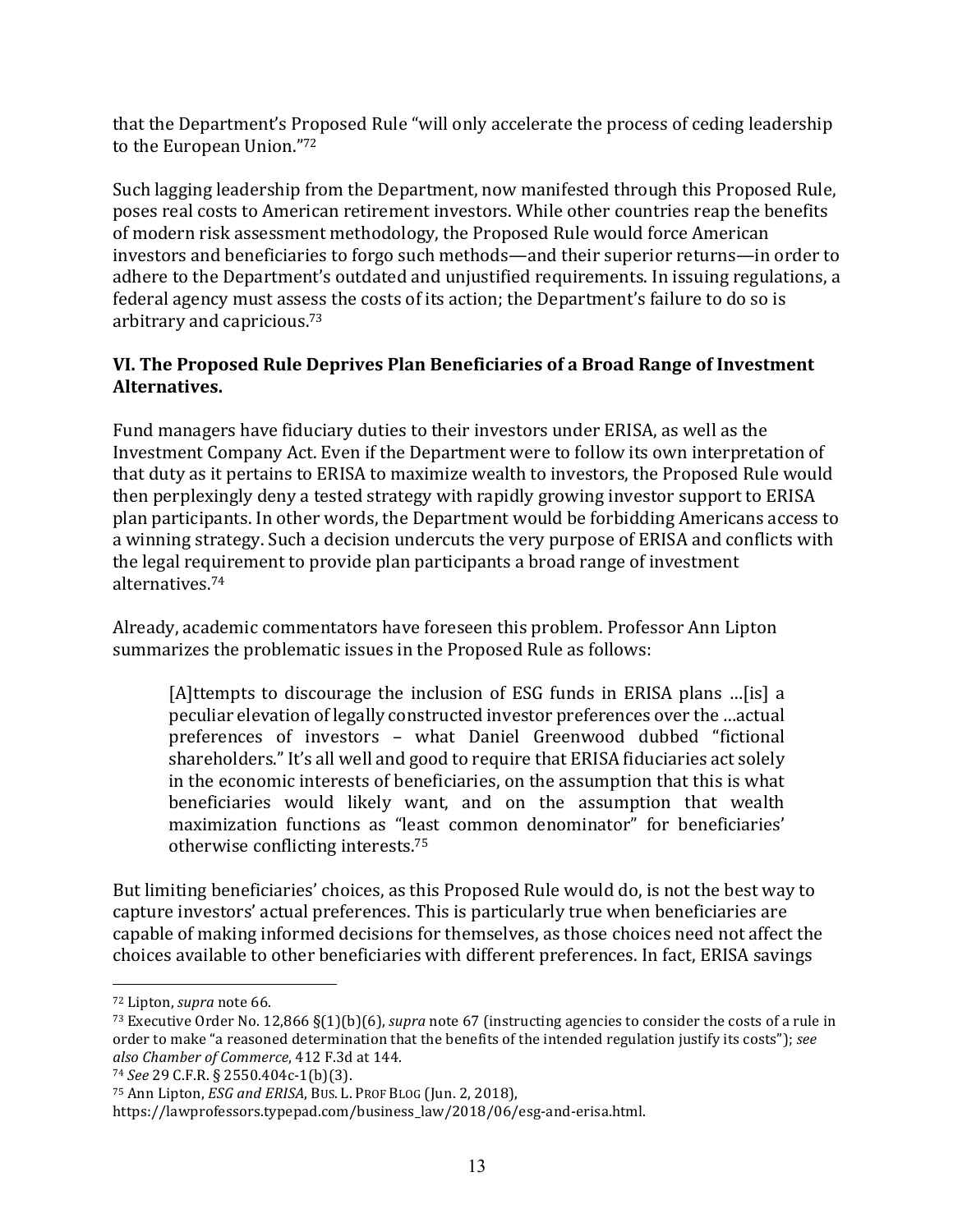plans are required to offer a "broad range of investment alternatives" that are "diversified" and have "materially different risk and return characteristics."<sup>76</sup> While offering plan participants a broad array of investment options may bring more complexity to the exercise of choosing appropriate investments, "courts have bristled at 'paternalistic' theories that suggest ERISA 'forbids plan sponsors to allow participants to make their own choices."<sup>77</sup> Limiting fund options could have particularly negative pecuniary effects for younger plan participants, for instance, who might prefer ESG funds that reduce systemic climate change risk.

In addition, a "safe harbor" provision in ERISA is designed to allow certain plan participants to exercise control over their investment choices, placing it at odds with the Proposed Rule. Generally, ERISA imposes liability for resulting losses on fiduciaries who commit breaches of their duties.<sup>78</sup> However, Section  $404(c)$  of ERISA provides that a plan fiduciary is not liable if  $(1)$  the plan is an "individual account plan,"  $(2)$  the plan participants can exercise control over the assets allocated to their accounts, and (3) the plan participants actually do exercise control over their accounts in a manner proscribed under the regulations.<sup>79</sup> Under Section  $404(c)$ , plan participants that exercise such control over their accounts will not be treated as fiduciaries, and neither the plan participants nor the other plan fiduciaries will be liable for any loss or breach that results from the plan participants' exercise of control over the plan administration. $80$  This "safe harbor" provision in ERISA is designed to encourage plan sponsors to allow more investment choices to participants in definedcontribution plans.<sup>81</sup>

Regulators should at least give plan participants the option to align their investments with their own ideas about how to best maximize value in their portfolio. ERISA requires such broad investment choices, yet the Proposed Rule would pose roadblocks to legitimate investor preferences.

 $\overline{a}$ 

<sup>81</sup> *Loomis*, 658 F.3d at 673.

<sup>76</sup> 29 C.F.R. § 2550.404c-1(b)(3).

<sup>77</sup> *Jacobs v. Verizon Commc'ns, Inc., No.* 16 CIV. 1082 (PGG), 2017 U.S. Dist. LEXIS 162703, at \*19-20 (S.D.N.Y. Sept 28, 2017) (order partially granting motion to dismiss) (citing *Sacerdote v. New York Univ.*, No. 16 Civ. 6284 (KBF), 2017 U.S. Dist. LEXIS 137115, 2017 WL 3701482, at \*11 (S.D.N.Y. Aug. 25, 2017)); see also Loomis *v.* Exelon Corp., 658 F.3d 667, 673 (7th Cir. 2011) (stating, "all that matters is the absence from ERISA of any rule that forbids plan sponsors to allow participants to make their own choices. Far from reflecting a paternalistic approach, the safe harbor in  $\S1104(c)$  encourages sponsors to allow more choice to participants in defined-contribution plans").

<sup>78 29</sup> U.S.C. § 1109(a) ("Any person who is a fiduciary with respect to a plan who breaches any of the responsibilities, obligations, or duties imposed upon fiduciaries by this subchapter shall be personally liable to make good to such plan any losses to the plan resulting from each such breach. ..").  $79$  29 U.S.C. § 1104(c).

<sup>80</sup> See id.; Tittle v. Enron Corp. (In re Enron Corp. Sec. Derivative & ERISA Litig.), 284 F. Supp. 2d 511, 574-75 (S.D. Tex. 2003); In re Unisys Sav. Plan Litig., 74 F.3d 420, 443-46 (3d Cir. 1996), cert. denied sub nom. Unisys *Corp. v. Meinhardt*, 519 U.S. 810 (1996).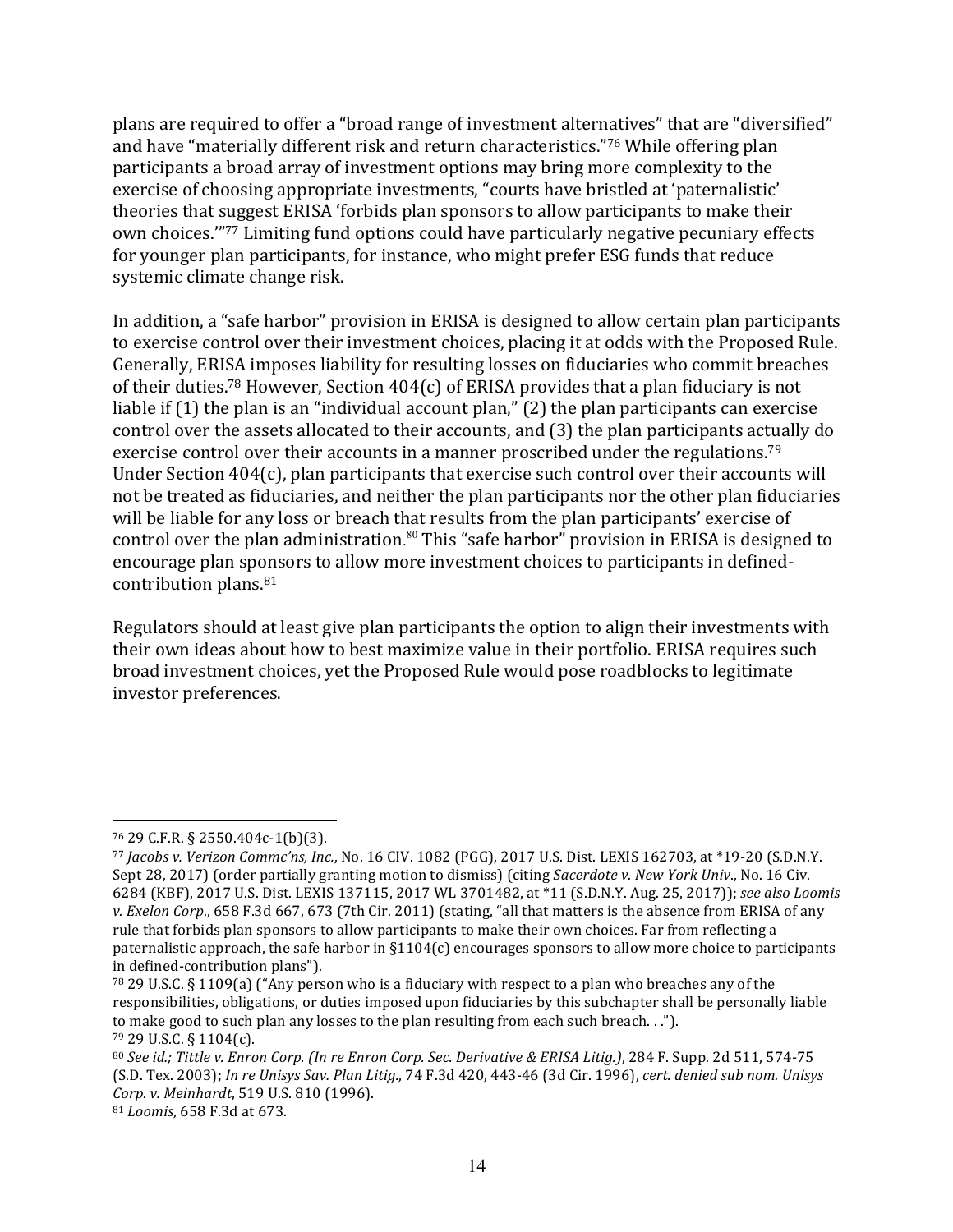#### **Conclusion**

In sum, the Department has failed to provide a factual basis for the Proposed Rule and does not provide a reasonable basis for changing its position. Contrary to the Department's conclusory assertions, fiduciaries with an "eye singular" towards the best financial performance of their beneficiaries should consider including ESG factors in their investing strategy, given the ample evidence showing ESG funds' strong returns and risk reduction benefits. The Department also understates the costs of the Proposed Rule and deprives plan beneficiaries and shareholders of their legitimate preferences. For all of the forgoing reasons, the Proposed Rule should not be finalized and should be deemed arbitrary and capricious if finalized in its current form.

Respectfully submitted,

/s/ *Jayni Hein & Jessica Rollén* Jayni Hein, Natural Resources Director Jessica Rollén, Summer Law Clerk Institute for Policy Integrity NYU School of Law jayni.hein@nyu.edu

/s/ *Vickie Patton* Vickie Patton Environmental Defense Fund 2060 Broadway Street Boulder, CO 80302 (303) 447-3001 vpatton@edf.org

*/s/ Michael Panfil*

Michael Panfil Environmental Defense Fund 1875 Connecticut Ave NW Washington, DC 20009 (202) 387-3500 mpanfil@edf.org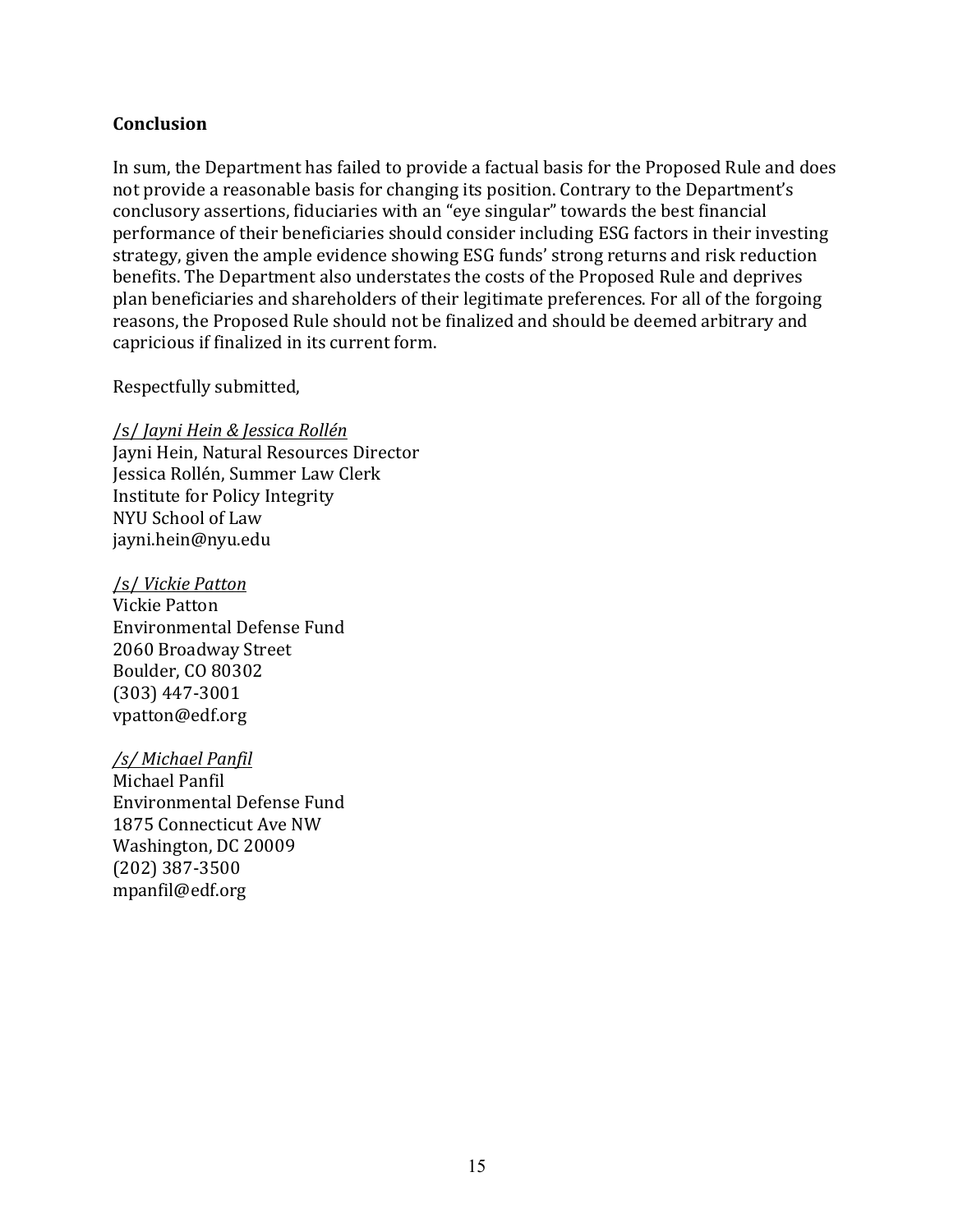### **Appendix of Cited Sources**

#### **Attachment 1**

- 1. Emily Steinbarth and Scott Bennett, *Materiality Matters: Targeting the ESG Issues that Impact Performance*, HARV. CORP. GOV. FORUM, (May 10, 2018), https://corpgov.law.harvard.edu/2018/05/10/materiality-matters-targeting-the-esgissues-that-impact-performance/.
- 2. Siobhan Riding, *Majority of ESG Funds Outperform Wider Market Over 10 Years*, FIN. TIMES, (Jun. 14, 2020), https://www.ft.com/content/733ee6ff-446e-4f8b-86b2-19ef42da3824.
- 3. Audrey Cher, *Sustainable Funds Are Outperforming Their Peers During the Pandemic, BNP* Paribas Says, CNBC (Jun. 2, 2020), https://www.cnbc.com/2020/06/02/esg-fundsoutperforming-peers-during-coronavirus-pandemic-bnp-paribas.html.
- 4. James MacKintosh, *A User's Guide to the ESG Confusion*, WALL ST. J., (Nov. 12, 2019), www.wsj.com/articles/a-users-guide-to-the-esg-confusion-11573563604.
- 5. Mark Miller, *Bit by Bit, Socially Conscious Investors are Influencing 401(k)'s*, N.Y. TIMES (Sept. 27, 2019), www.nytimes.com/2019/09/27/business/esg-401k-investing-retirement.html.
- 6. Sean Collins and Kristen Sullivan, *Advancing Environmental, Social, and Governance Investing*, DELOITTE (Feb. 20, 2020), https://www2.deloitte.com/us/en/insights/industry/financial-services/esg-investingperformance.html.
- 7. Jon Hale, *U.S. ESG Funds Outperformed Conventional Funds in 2019*, MORNINGSTAR (Apr. 16, 2020), https://www.morningstar.com/articles/973590/us-esg-funds-outperformedconventional-funds-in-2019.
- 8. Miguel A. Centeno, et al., *The Emergence of Global Systemic Risk*, 41 ANN. REV. SOCIOL. 65 (2015), https://www.annualreviews.org/doi/pdf/10.1146/annurev-soc-073014-112317.
- 9. Fiona Reynolds, Letter to the Editor, *ESG Is Risk Management, Not an Asset Class*, WALL ST. J. (Jun. 29, 2020), https://www.wsj.com/articles/esg-is-risk-management-not-an-asset-class-11593453762.
- 10. Institute for Policy Integrity at NYU School of Law, *Comments to Vanessa A. Countryman*, Secretary, Securities and Exchange Commission, Re: Management's Discussion and Analysis, *Selected Financial Data, and Supplementary Financial Information* (Apr. 28, 2020), https://policyintegrity.org/documents/Policy\_Integrity\_Comments\_SEC\_Reg.\_S-K\_.pdf.
- 11. Adam B. Smith, 2010-2019: A Landmark Decade of U.S. Billion-Dollar Weather and Climate Disasters, NTL. OCEANIC & ATMOSPHERIC ADMIN., (Jan. 8, 2020), https://www.climate.gov/news-features/blogs/beyond-data/2010-2019-landmarkdecade-us-billion-dollar-weather-and-climate.
- 12. Gianfranco Gianfrate, *Cimate Change and Credit Risk*, 266 J. CLEANER PROD. 121634 (2020), https://papers.ssrn.com/sol3/papers.cfm?abstract\_id=3568711.
- 13. Drew Riedl, *Why Market Actors Fuel the Carbon Bubble: The Agency, Governance, and Incentive Problems that Distort Corporate Climate Risk Management*, J. SUSTAINABLE FIN. & INV. (Jun. 1, 2020), https://www.tandfonline.com/doi/full/10.1080/20430795.2020.1769986.
- 14. Christos Karydas & Anastasios Xepapadeas, *Pricing Climate Change Risks: CAPM with Rare Disasters and Stochastic Probabilities* (CER-ETH Working Paper Series, Working Paper No. 19/311, 2019), https://ssrn.com/abstract=3324499.

#### **Attachment 2**

15. Brad Plumer, *Companies See Climate Change Hitting Their Bottom Lines in the Next 5 Years*, N.Y. TIMES (June 4, 2019), https://www.nytimes.com/2019/06/04/climate/companiesclimate-change-financial-impact.html.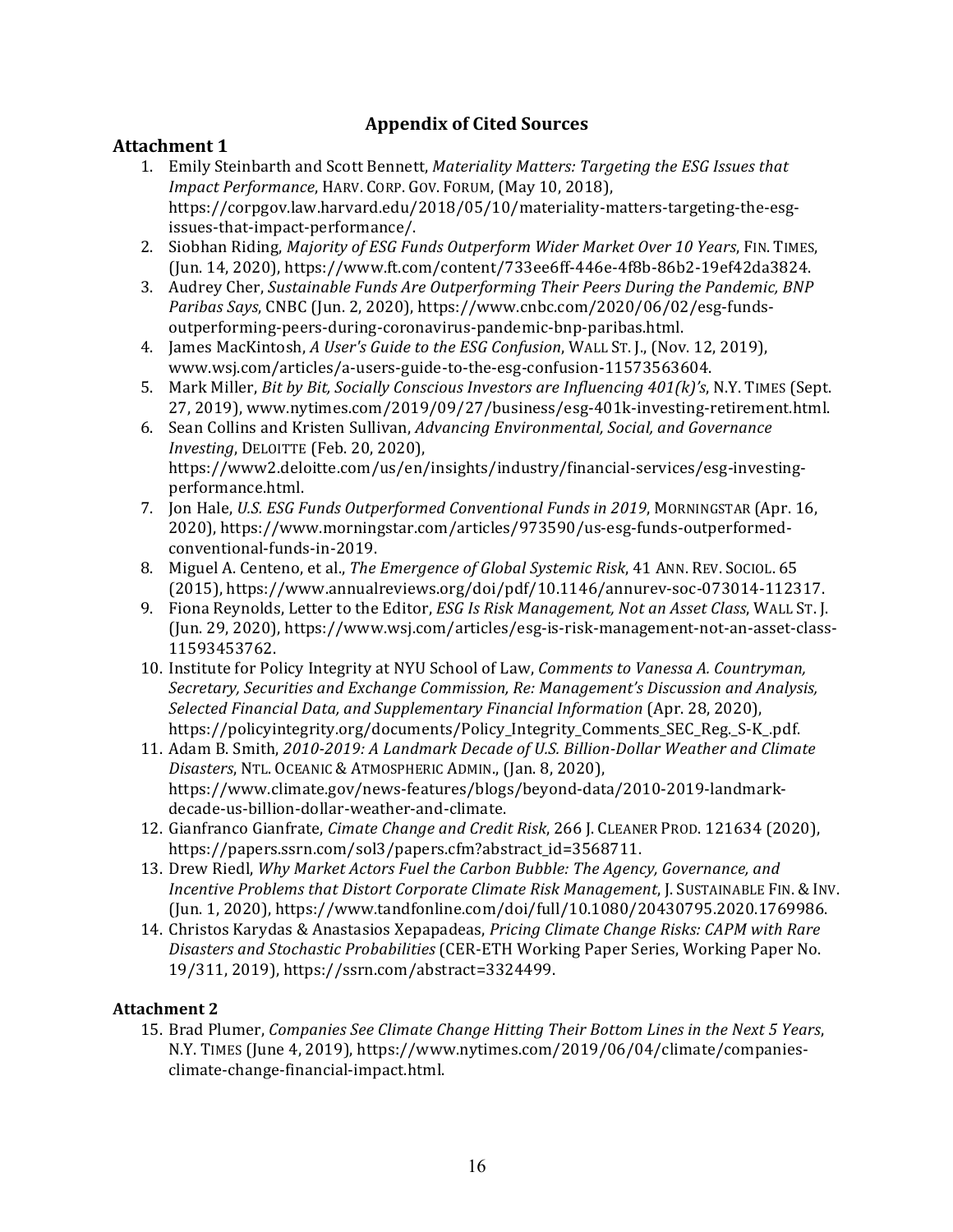- 16. ENTERGY CORP., BUILDING A RESILIENT ENERGY GULF COAST: EXECUTIVE REPORT 6 (2010), https://www.entergy.com/userfiles/content/our\_community/environment/GulfCoastAdap tation/Building\_a\_Resilient\_Gulf\_Coast.pdf).
- 17. Alex Edmans, Does the Stock Market Fully Value Intangibles? Employee Satisfaction and Equity Prices, 101 J. Fin. Econ. 621 (2011), http://faculty.london.edu/aedmans/Rowe.pdf.
- 18. Alex Edmans, The Link Between Job Satisfaction and Firm Value, With Implications for Corporate Social Responsibility, Academy of Management Perspectives (2012), http://faculty.london.edu/aedmans/RoweAMP.pdf.
- 19. Sadok El Ghoul, Omrane Guedhami, Chuck C.Y. Kwok, Dev R. Mishra, *Does Corporate Social Responsibility Affect the Cost of Capital*?, 35 J. BANKING & FIN. 2388 (2011), https://www.sciencedirect.com/science/article/pii/S0378426611000781.
- 20. Philipp Krueger, *Corporate Goodness and Shareholder Wealth*, 115 J. FIN. ECON. 304 (2015), https://papers.ssrn.com/sol3/papers.cfm?abstract\_id=2287089.

#### **Attachment 3**

- 21. Olga Hawn, Aaron K. Chatterji, and Will Mitchell, *Do investors Actually Value Sustainability? New Evidence from Investor Reactions to the Dow Jones Sustainability Index, 39 STRATEGIC* MGMT.  $I. 949$ ,  $(2017)$  https://onlinelibrary.wiley.com/doi/abs/10.1002/smj.2752.
- 22. Witold J. Henisz, Sinziana Dorobantu, and Lite J. Nartey, *Spinning Gold: The Financial Returns to Stakeholder Engagement*, 35 STRATEGIC MGMT. J. 1727 (2013), https://onlinelibrary.wiley.com/doi/abs/10.1002/smj.2180.
- 23. Gillian Tett, Opinion, *Why ESG Investing Makes Fund Managers More Money*, FIN. TIMES (Jul. 9, 2020), https://www.ft.com/content/1cfb5e02-7ce1-4020-9c7c-624a3dd6ead9.
- 24. Alex Cheema-Fox et al., *Corporate Resilience and Response During COVID-19*, (Harv. Bus. Sch. Working Paper No. 20-108, 2020), https://www.hbs.edu/faculty/Publication%20Files/20-108\_150212c6-b496-458a-8584-5f2ae9d5e44a.pdf).
- 25. Press Release, US SIF: The Forum for Sustainable and Responsible Investment, Statement on Department of Labor Rulemaking Related to ERISA and ESG Considerations (Jun. 24, 2020), https://www.ussif.org/blog\_home.asp?Display=141.
- 26. Brian Deese, et al. *Sustainability: The Future of Investing*, BLACKROCK INV. INST. (Feb. 2019), https://www.wlrk.com/docs/bii-sustainability-future-investing-jan-2019.pdf.
- 27. BANK OF AMERICA MERRILL LYNCH, ESG FROM A TO A: A GLOBAL PRIMER (Nov. 25, 2019), https://www.bofaml.com/content/dam/boamlimages/documents/articles/ID19\_12722/E SG\_from\_A\_to\_Z.pdf.
- 28. Madison Darbyshire, *ESG Funds Continue to Outperform Wider Market*, FIN. TIMES (APR. 3, 2020), https://www.ft.com/content/46bb05a9-23b2-4958-888a-c3e614d75199.
- 29. MORNINGSTAR, GLOBAL SUSTAINABLE FUND FLOWS: ESG FUNDS SHOW RESILIENCE DURING COVID-19 SELL-OFF (May 2020), https://www.wlrk.com/docs/Global\_ESG\_Q1\_Flow\_Report\_(2).pdf.
- 30. Alicia McCarthy, et al., *DOL Proposes New Rules Regulating ESG Investments*, HARV. CORP. GOV. FORUM (Jul. 7, 2020), https://corpgov.law.harvard.edu/2020/07/07/dol-proposes-newrules-regulating-esg-investments/.
- 31. Ann Lipton, *Private Equity In, ESG Out*, Bus. L. PROF BLOG (Jun. 27, 2020). https://lawprofessors.typepad.com/business\_law/2020/06/private-equity-in-esgout.html.
- 32. Press Release, Capital Markets Union: Commission Welcomes Agreement on Sustainable Investment Disclosure Rules, European Commission (Mar. 7, 2019), https://ec.europa.eu/commission/presscorner/detail/en/IP\_19\_1571.
- 33. Recommendation of the Investor-as-Owner Subcommittee of the SEC Investor Advisory Committee Relating to ESG Disclosure, Securities and Exchange Commission (May 14,